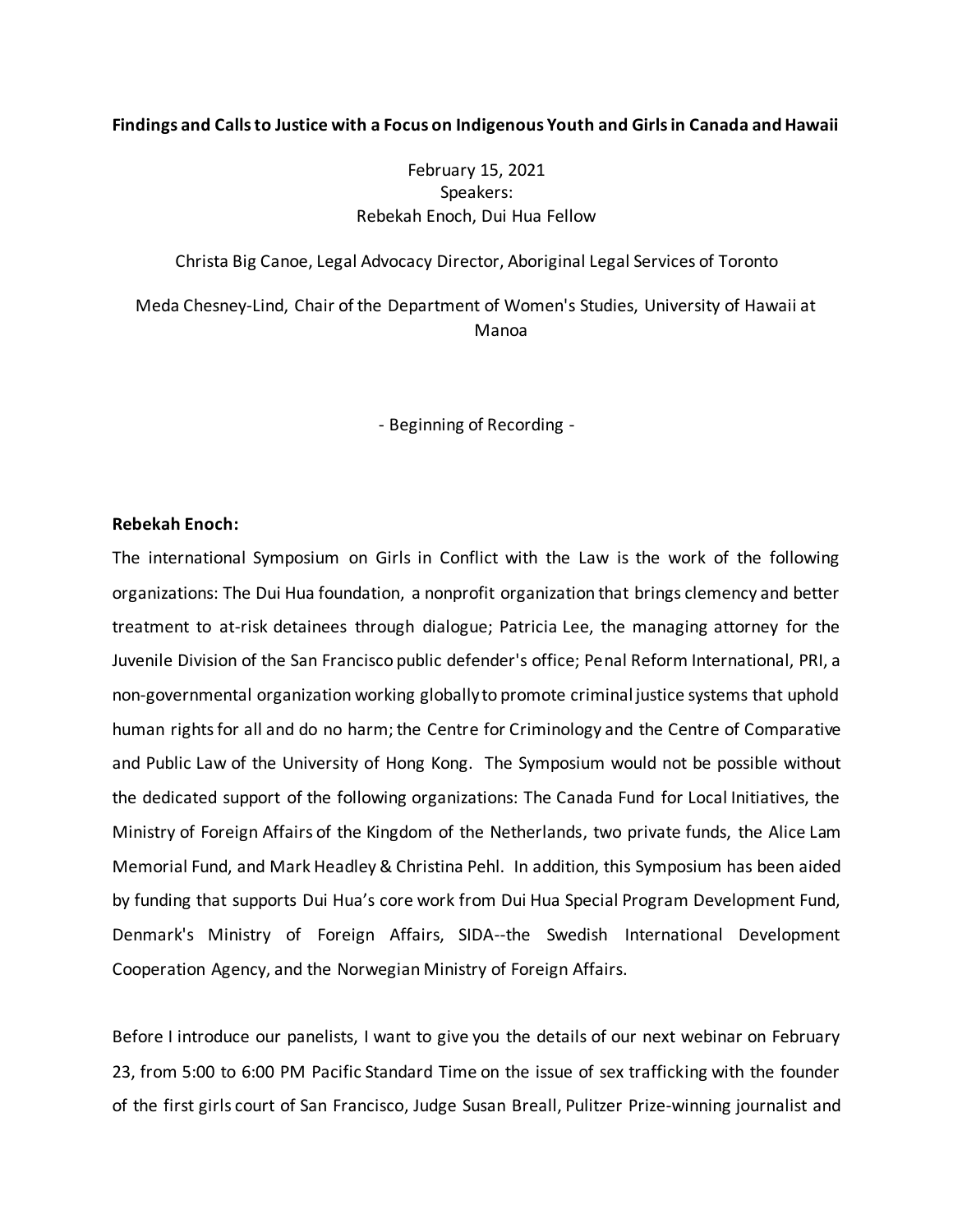political commentator, Nicholas Kristoff, and coordinator at the San Francisco Collaborative Against Human Trafficking, Antonia Lavine. Now, it is my honor to introduce our panelists today, Christa Big Canoe. Christa is an Anishinaabe woman, mother, and lawyer. She is from Georgina Island First Nation. She has been the legal director of Aboriginal Legal Services since 2011. She took a two-and-a-half year leave of absence to be senior and then lead Commissioned Council to the National Inquiry into Missing and Murdered Indigenous Women and Girls. In 2017, she was named as one of the top 25 most influential lawyers by *Canadian Lawyer* and was dubbed "a legal warrior" by the Canadian Broadcast Corporation. Christa has been before all levels of court, including the Supreme Court of Canada. She represents families at inquests and has been before various tribunals, providing Indigenous perspectives and representation. Christa passionately advocates for Indigenous women and children in multiple forums and legal processes and we are thrilled to have her here with us today.

Now, Christa, I'll hand it over to you.

### **Christa Big Canoe:**

Miigwech Rebecca, [Greeting in Anishinaabemowin]. So first of all, I said good morning and we always acknowledge the first teacher. It's a good day. Any day that we get to get up and see the sun is called a good day. Within Indigenous cultures and specifically Anishinaabe culture, when we speak sort of about our people and our lands, we start with an acknowledgement in our mother language. So I just took the time to explain to you that I'm also from the Otter Clan and that I am the - there's no translation for legal directors so I explained too that within Anishinaabe law, we had people pre-contact that were called [Anishinaabemowin term] and that would be people who advocated for others and we'd work with community members to advocate their positions amongst family, council, and so I explained that I am the small chief of those who advocate for Aboriginal legal services, and our Anishinaabe name is those who seek the truth. So pretty much since I've been with Aboriginal Legal in 2011, I have tried to live that mandate in every Canadian legal process I've been a part of. I did take the two-year leave of absence to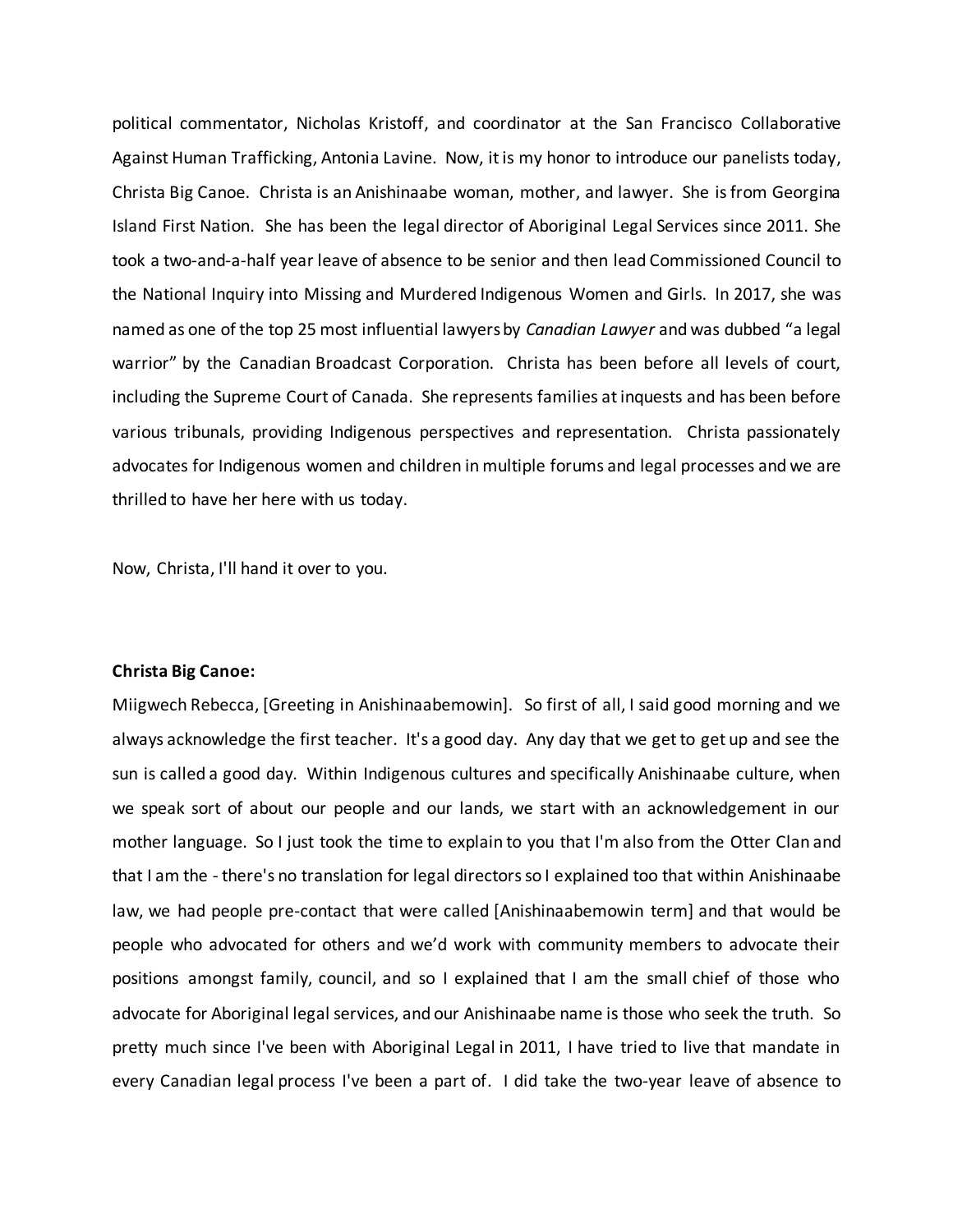actually be the senior and then lead council on the National Inquiry into Missing and Murdered Indigenous Women and Girls, and I provided the materials and provided a resource document that will link you to all of the material online. I'm still old school. I literally still crack open the old book. It's two volumes, it's quite large.

The national inquiry in Canada was called in 2016 and it was called because it was known that there were at least 1,200 missing and murdered Indigenous women and girls in Canada. It was a process like 40 years in the making. So the grassroots people and a lot of Indigenous and civil society organizations had lobbied the government for a long time to recognize the issue of missing and murdered Indigenous women, girls, two-spirited, transgendered, and gender-diverse people, and we had a government for a long time that just wasn't willing to acknowledge. In fact, the prime minister of the day in 2015 had been quoted as saying that Indigenous women and girls weren't high on his radar. So when a new government came in and they called the national inquiry, the national inquiry was the first in Canada. So in Canada we have inquiries; they're public in nature and sometimes they happen in provinces. So we have provinces and territories in Canada and so sometimes we have federal inquiries too, and even from time to time, you'll have what's called the joint inquiry.

The joint inter inquiry is something that takes place between some provinces and the federal government, but for Canada, the missing and murdered Indigenous women and girls was the first national. What that meant was there were 14 jurisdictions, so every province, every territory and the federal government, and the national inquiry went across the country, literally, and held over 26 hearings and we heard from a number of people. The reason I'm explaining the national inquiry first before launching into what Indigenous girls experience in this country at the hands of the criminal justice system or the child apprehension system is because we can look to the national inquiry that makes a number of findings and it's a really good resource. In the time I have with you today, I don't have the opportunity to walk through every single thing, but I do encourage you to look at my resource list. I do encourage you to listen to the podcast, to go visit the website and to read at least the executive summary of the national inquiries report.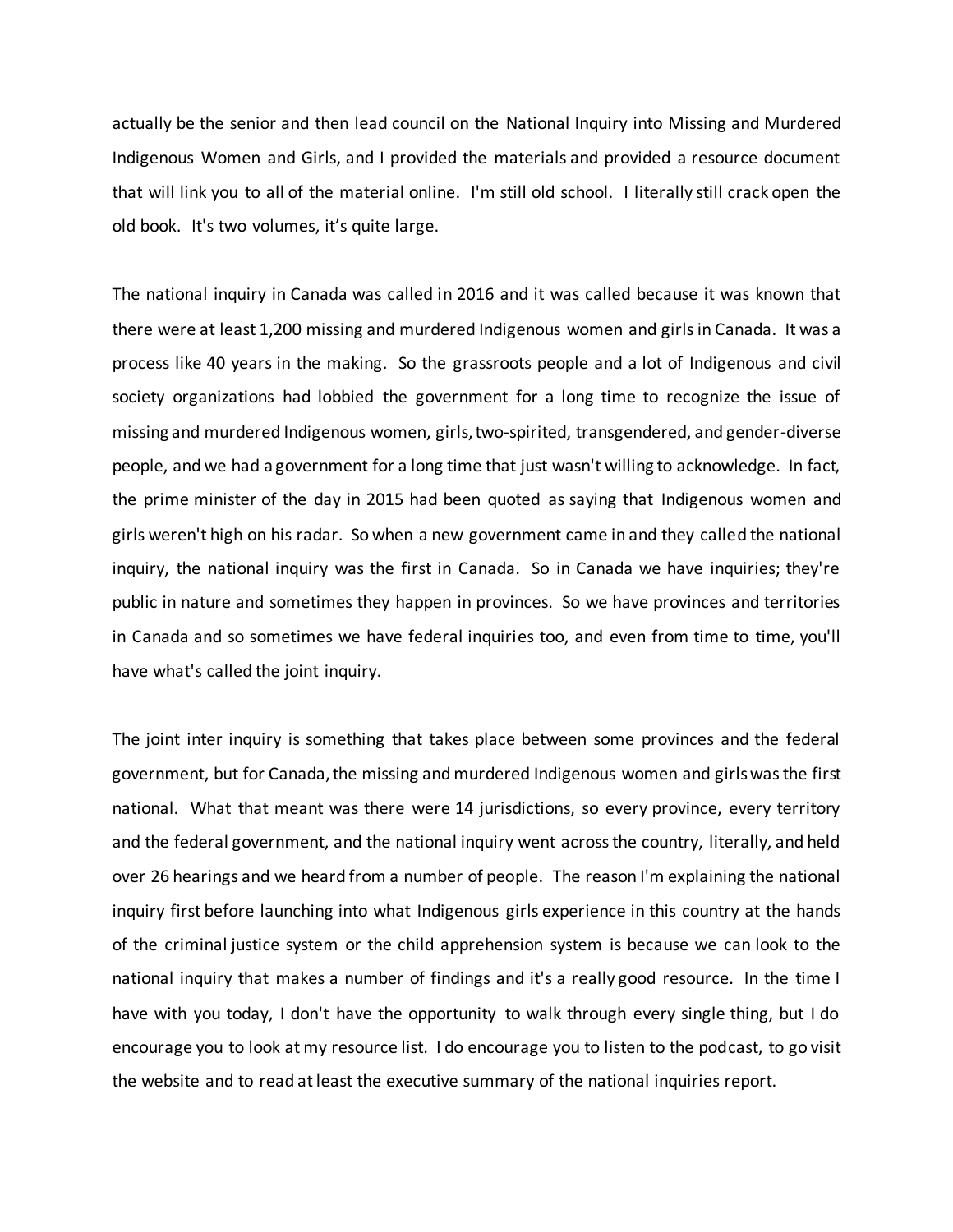The national inquiry heard a testimony in three parts. The first part which was really important and substantial was hearing from families and survivors of violence and harm. The reason that the story from the people had to be told first was because that had to situate all of the other issues we looked at. It's very comprehensive, the National Inquiry into Missing and Murdered Indigenous Women and Girls, but it's also relied on preexisting reports and good work already done in Canada and internationally to understand and characterize, to sort of cast light to the issues that Indigenous women as victims of crime are a part of, but if we don't look sort of more at the broader issue, and that is the colonial legacy that is Canada -so before we had Canada, we had Indigenous people living across North America and what's now called Canada. We have over 615 first nations. We have five distinct and large geographic Innuit regions, and we also have Metis people.

So the three groups formed the Indigenous people of Canada and they pre-existed in what's now Canada with their own laws, their own politics, their own policies. Even in Ontario where I'm from, there're 13 recognized distinct Indigenous languages. There are 133 first nations. There are countless Metis homeland, and although we don't have any Inuit communities or settlements, particularly in our area, a lot of people from the north that come south will go to Ottawa or Toronto. So just to give a concept, Canada from coast to coast to coast has a large number of Indigenous people, but they seemingly feel like a small number of the population and that's due to colonization. That's due to the colonial legacy where laws were enacted and forced people into place. So when we talk about the treatment of Indigenous girls within Canadian justice systems or other institutions, we have to recognize that always sits on a foundation of colonialism. People will say we're in a post-colonial era and I'll respectfully disagree with that. We still in Canada have something called the Indian Act. So we're the only free and democratic country in the entire world that actually has a race-based act that legislates different laws and rules for first nation or "status Indians" in the country.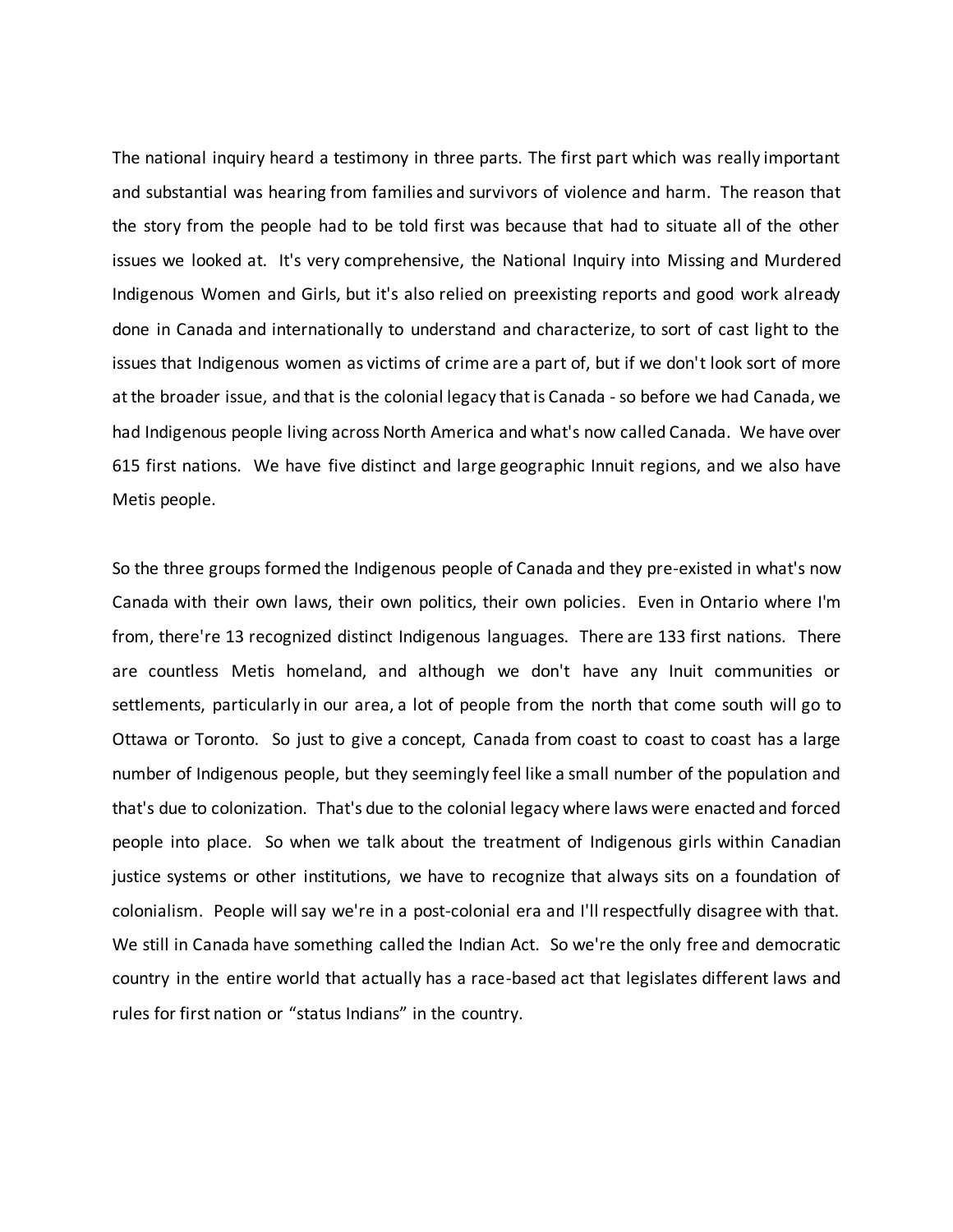So in 2021, it's still very sexually discriminatory. It's very gendered in its perspective because historically, it only recognized Indians based on male lineage. So over the course of a number of years, we have made strides in law and won a number of cases and we're starting to see broader definitions and community definitions of who qualifies or should be a registered Indian, but with that legacy of law and history, we still see a large amount of discrimination against women and girls who were disenfranchised or taken away from their communities because they didn't meet status criteria. Soeverything we look at when we look at Canada and the treatment of Indigenous girls in particular, we have to put on that lens that demonstrates the history of this country and what it's meant for Indigenous girls and families, particularly, in terms of the discrimination and violence they faced. So in the course of my work at Aboriginal Legal Services, before going to the national inquiry, I would often work, in fields that would assist survivors or victims. We did a lot of inquest work.

When there's a death in custody in Canada, and particularly in Ontario, there's something called a mandatory inquest. So if a young person or an adult dies in custody, then automatically, an inquest occurs. So there's this acute overrepresentation of Indigenous people totally within the criminal justice system, and essentially, what happens is if someone dies in custody and there is a mandatory inquest, then Aboriginal Legal Services would assist the family or represent them, and because there's an over-representation in custody of Indigenous people, there's also an overrepresentation in the death in custody. So unfortunately, had someone told me when I was going to Aboriginal Legal Services that I would become someone who would be known as a subject matter expert in death or Indigenous death in custody, I would have probably said, "No, thank you." However, representing families and individuals and going through the national inquiry process and working with over 150 families to share their stories, to hear that narrative has taught me a lot. Not only does it make me grateful for everything I have and the family I have, it demonstrates the beauty of culture and the resilience that people have despite all of the obstacles, despite all of the walls that are put in their place for them to achieve.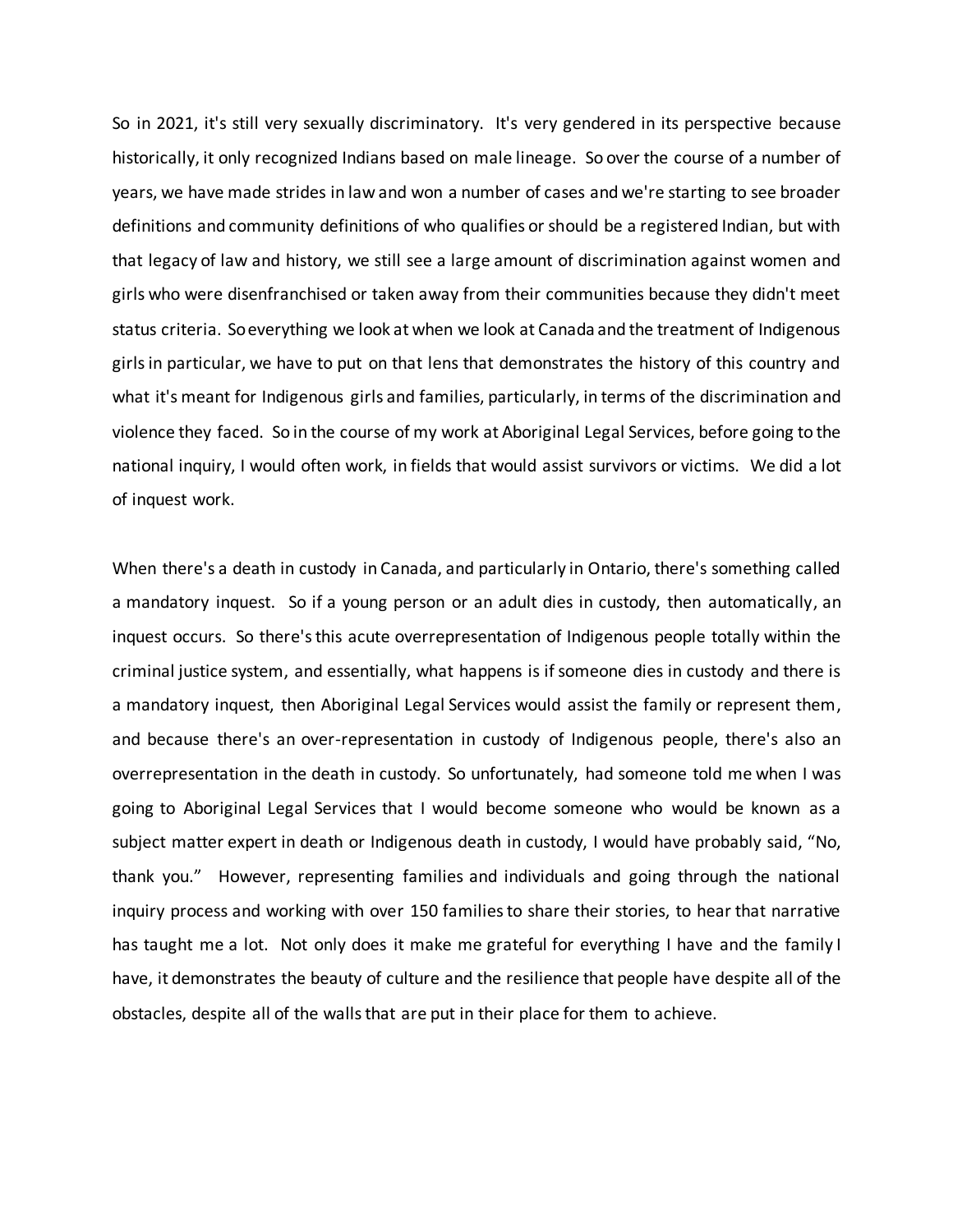So I'm just going to focus a few minutes on some statistics and the reason I want to do that is because I want you to understand the gravity of the situation for Indigenous girls in Canada. So in the material, I also provided you some links to statistics and information, but the most recent statistics that come out of Canada are from 2017 and 2018 and I'm going to focus on some of the youth numbers, but I'm also going to talk about the overincarceration of Indigenous women because that trajectory of criminal activity or harm that occurs when we institutionalize girls continues throughout their life and it puts them at a higher risk. They're not vulnerable; it's the circumstance that makes them vulnerable: increased trafficking, increased violence, increased harm. So in 2017, in 2018, the statistics in Canada demonstrate that Indigenous youth aged 12 to 17 made up 43% of admissions to correctional services. There were nine reporting jurisdictions, and to keep in mind at the time, Canadian youth population was only about 8% of the entire population, but they make up 43% of the admissions to correctional services.

The bigger issue is that the numbers are even higher for girls. Over the last decade, a lot of incarceration rates have actually been decreasing for the rest of the population, but not for Indigenous. So correctional admissions consistently are reporting lower admissions, but the proportion of Indigenous youth admissions to correctional services increased from 26% in 2007 to 43% in 2017. So it's not getting better, it's getting worse. Indigenous youth are not only overrepresented in custody, so when they commit a crime they're convicted and put into the correctional system, but also community supervision. Community supervision includes things like probation or programs that are outside of a correctional facility, but obviously, put conditions onto a youth person, expose them to more interactions with police, expose them to more interactions sort of with the whole criminal justice system. Not only are they overrepresented in custody, but [also in] the community supervision.

The number of Indigenous people – and particularly youth - that make up the community admissions - I call them community emissions - is 39%. Remember, 8% of the population, 39% of community admissions. If you look at the whole circumstance, Indigenous people in general are overrepresented. Indigenous men account for 28% of all men admitted to custody in the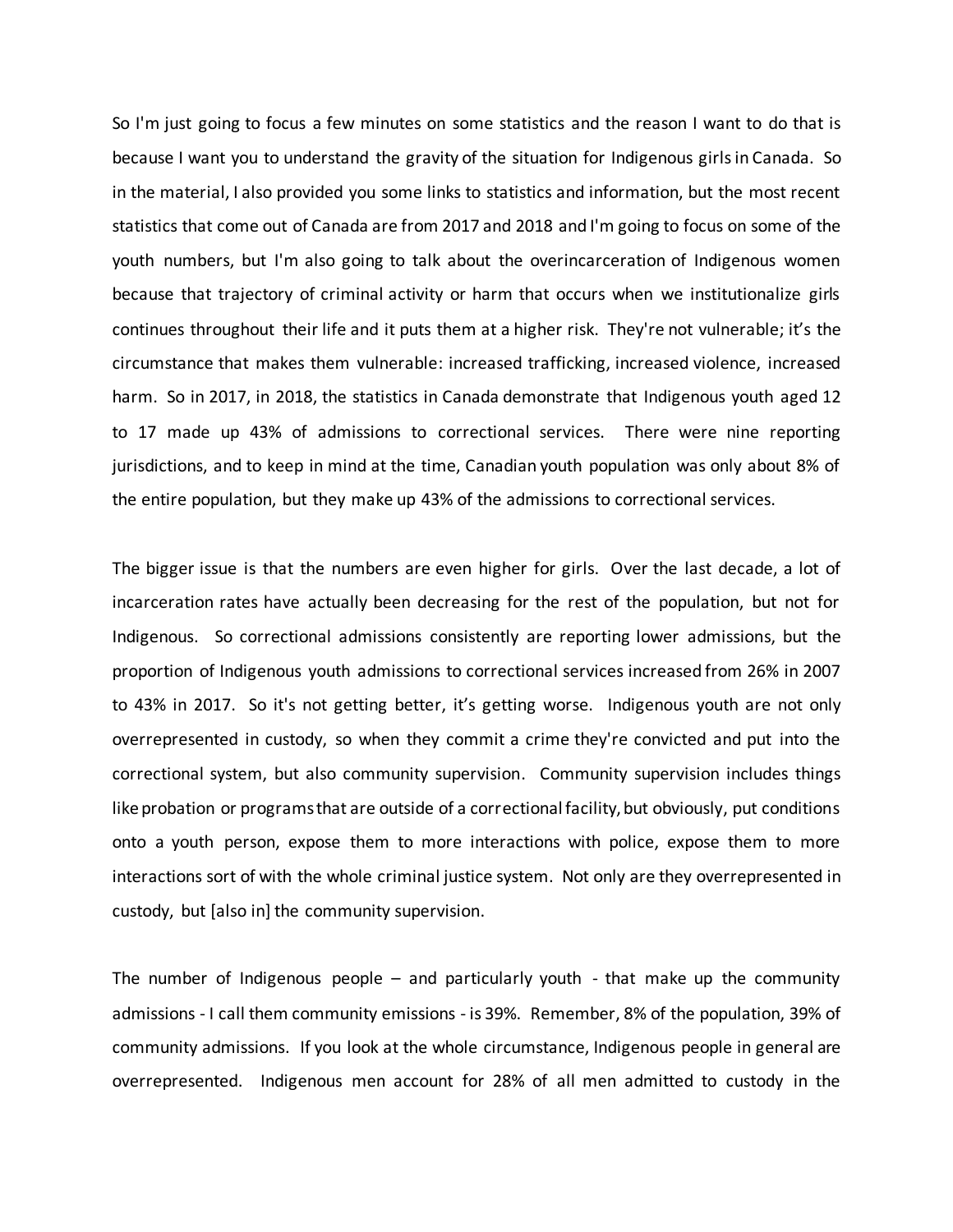provinces and territories of Canada, but Indigenous women make up a greater proportion of custody emissions than male counterparts. In fact, 42% of women admitted to custody in Canada are Indigenous, so that's also an increase in the last decade. Back in 2007, the number of admissions for men have increased 28% and admissions for Indigenous women have increased 66% in the provinces and territories. We are incarcerating Indigenous women and girls at the highest rate we ever have in this country, and that says a lot because like in the United States, Canada had a residential school system. So pretty much for the last 150 years, we have either been taking children away and putting them into Indian residential school, we've been scooping them and putting them into child services, or we've been incarcerating them. In fact, in Canada, a lot of people refer to the criminal justice system as the new residential school.

The numbers in the United States are high too though. I know Meda we'll be talking more specifically about this in her commentary, but I did provide you a couple of resources because I want you to see some of the statistics in the United States. The Native American youth are 30% more likely than white youth to be referred to juvenile court than to have charges dropped. So it's not even a phenomenon. It's a trend that has began to occur in North America. I will speak mostly to the Canadian experience, but one of these trends that we see is not only are youth over-incarcerated, when you actually look at the charges that youth receive, first of all, Indigenous, black and people of color always having more interactions with policing services than non-Indigenous, and when youth are picked up for similar charges - so if you take a Caucasian youth who's from a middle-class or affluent family and you take an Indigenous child and they commit the same offense and they both go through the criminal justice system, you can almost always demonstrate that the Indigenous youth will get more serious punishment than the non-Indigenous youth.

This is true across the board and it's not like something we haven't known for a long time. In fact, in Canada, way back in the '90s, we had something called the Royal Commission on Aboriginal People and it was very clear that there was a crisis in terms of how we incarcerate Indigenous people and how the child welfare system treats Indigenous people and apprehends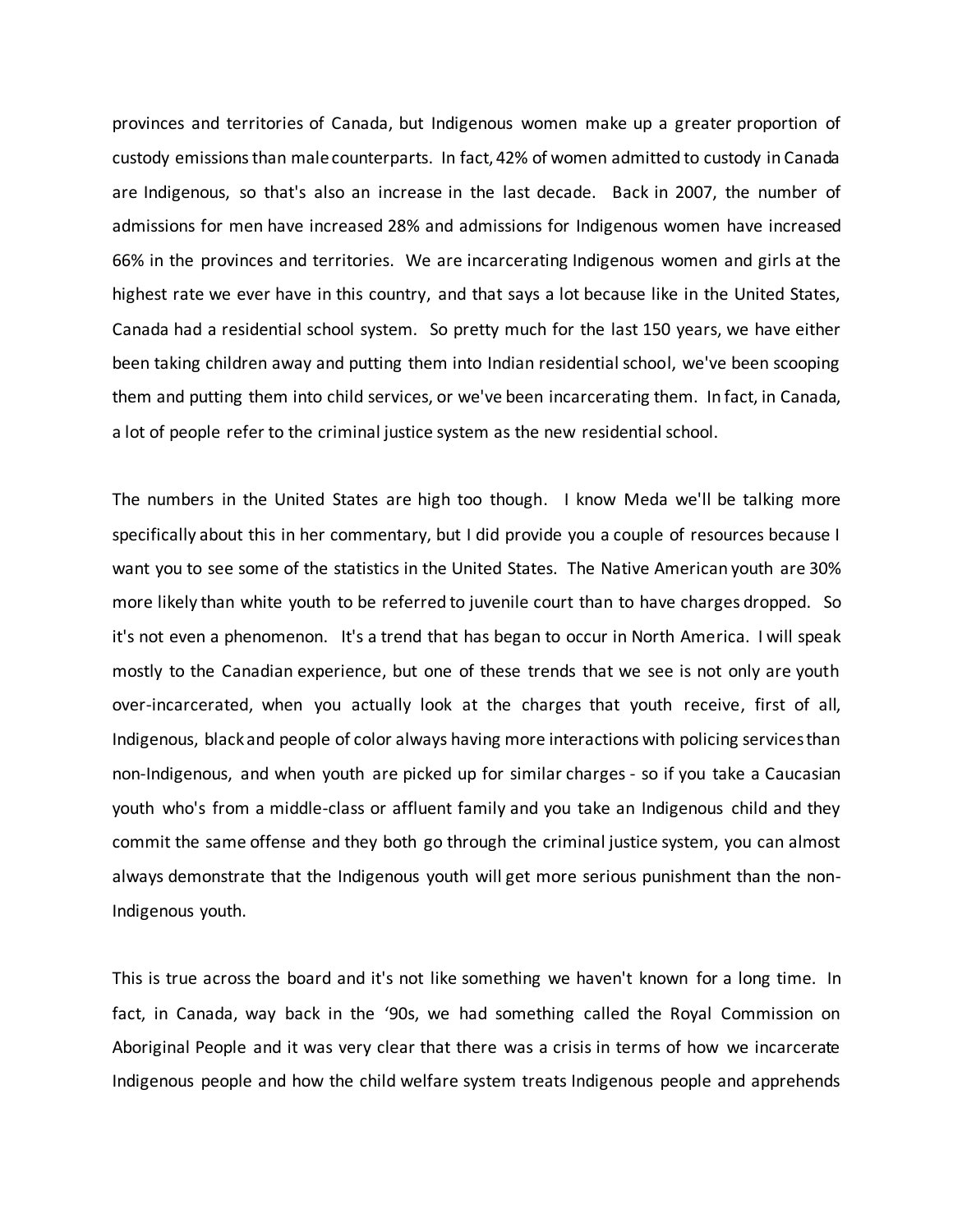youth. It's only gotten worse, it's not gotten better. So I've talked mostly about criminal, but I do want to touch on child welfare systems in Canada. So as the residential school system was falling apart and it was literally dilapidating and running out of funding more than the government coming along and saying, "Oh, this is wrong, let's change it." So back in the 1950s, legislation changed so that the federal government gave the provinces some jurisdiction over the Indians and Indian children specifically as it relates to child welfare. So as the residential school was slowly falling apart - the last one didn't close in Canada until 199 - but in those decades it was falling apart, we had something that's referred to as the '60s scoop. The '60s scoop got that name literally because kids were scooped out of their communities.

So a lot of value was placed on how Indigenous children might be being raised and so very often in Canada, it's not just based on abuse, it's actually based on neglect, and if you grow up and live in poverty or put into the circumstances where you don't have the same opportunity, so the actual act of colonization, putting in place things like legislation like the Indian Act and keeping people in remote and small communities means that they have less economic opportunity and help. So in Canada, there's been a lot of literature done on the fact that Indigenous youth have sort of been disenfranchised even beyond the physical means not just by geography, but also by the entire society in some ways. What happens though is we look and we take the balance and so often in almost all areas of child welfare that you see, one of the things is children are removed when they're abused or neglected. Indigenous children are more often removed from home when they fall into the neglect category and it's not like that they're being left or abandoned, it's that they don't have enough food or they're not meeting the levels.

So during the national inquiry, we heard this time and time again from families that had experienced loss or where someone had disappeared or had been murdered, how that person grew up and the family had zero support, and we heard time and time again that children would be given to non-Indigenous families and they'd be given \$2,000.00 a month to raise these kids, but Indigenous people accessing any type of welfare services were only getting \$1,200.00 for their whole family. So one of the recommendations and suggestions right within the national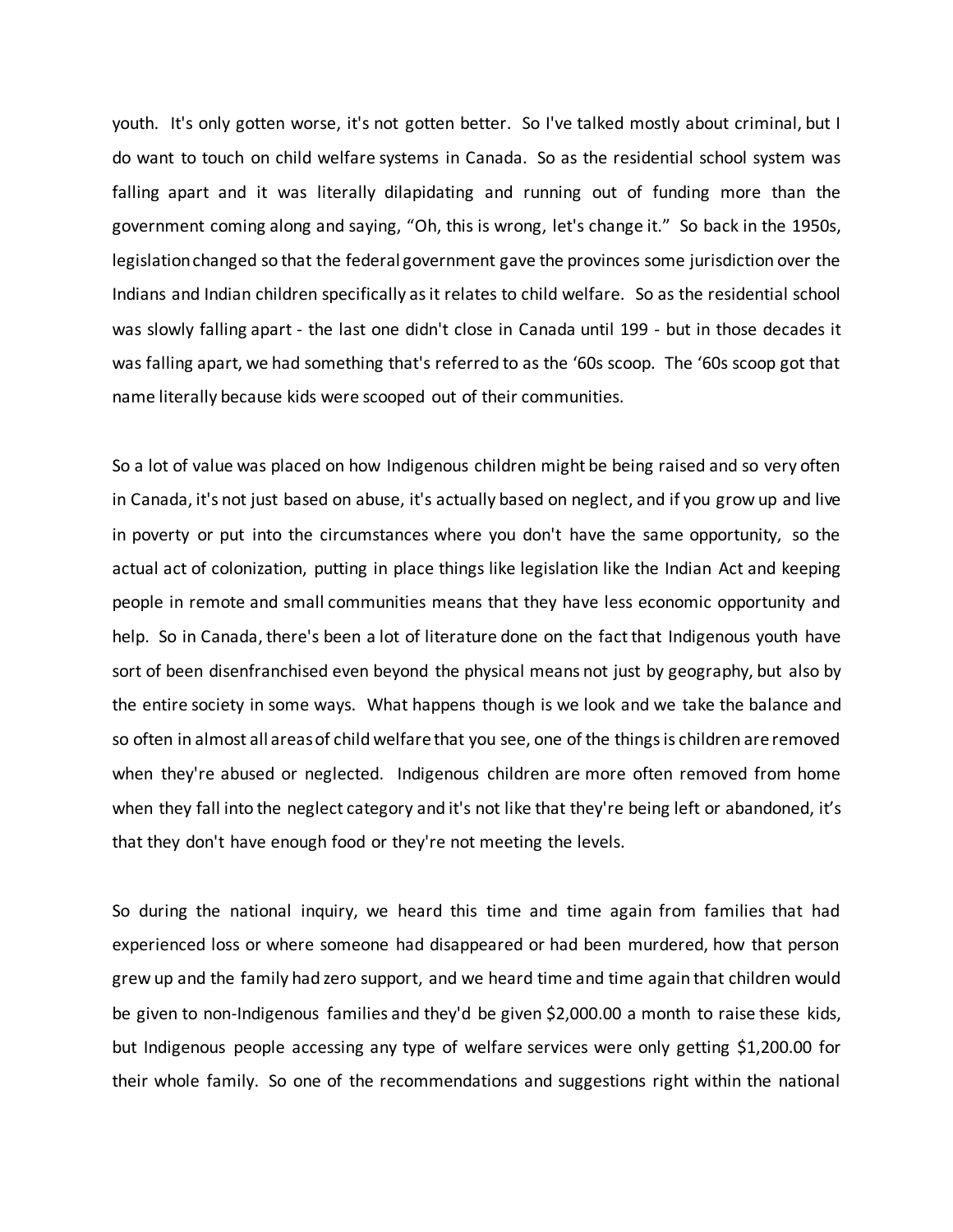inquiry or a finding was we need to adequately fund parents to be able to keep their children at home so that there's less of a gap of poverty and programming is faced that way, because unfortunately in most of Canada, the apprehension of Indigenous children meant money for the child welfare services. So higher apprehension rates meant more money and more staffing for the actual institutions.

So one of the really important things to keep in mind when we're again talking about Indigenous youth and particularly girls is their interactions with the criminal justice system often coincide with interactions with child welfare services. So when children are removed from their homes, their community, when they lose their language, when they lose their culture, they have an increased chance of experiencing interactions with the criminal justice system, and we see that then also in terms of the violence or the vulnerable circumstances that are now posed to these young Indigenous women with the lack of opportunity, being put into systems, and then they're at a higher risk for violence, and it's not that they're vulnerable, it's that they're perpetrated violence against them. So I'm being very cognizant of the time I have, I know this is very highlevel and I apologize if I'm speaking very fast. Really today, what I'm trying to do is to engage you with the concept that Indigenous girls in particular are a group of individuals that if we invested time, money, care, love, we would actually have really good outcomes, and I know that because of the resilience of Indigenous people is largely due to women within the communities, as the caregivers, as the life providers, as the people that hold solutions to a number of these issues.

Women, when empowered, actually provide - they don't just take the opportunity, they create more opportunity. So if I can compel even any one of today's participants to look at the resources, to look at the report and to take on some of the calls to justice, to want to learn more and to even have conversations with colleagues, friends, then it will increase the knowledge base, and really, knowledge is power, right? We have the report and I was telling you, it's a large volume, it's very thick. I'm not asking you to read the whole thing, I'm asking you just to educate yourself more about the circumstances of Indigenous women and girls and to use resources, and it's not just the report. The national inquiry spent two and a half years, we had all of those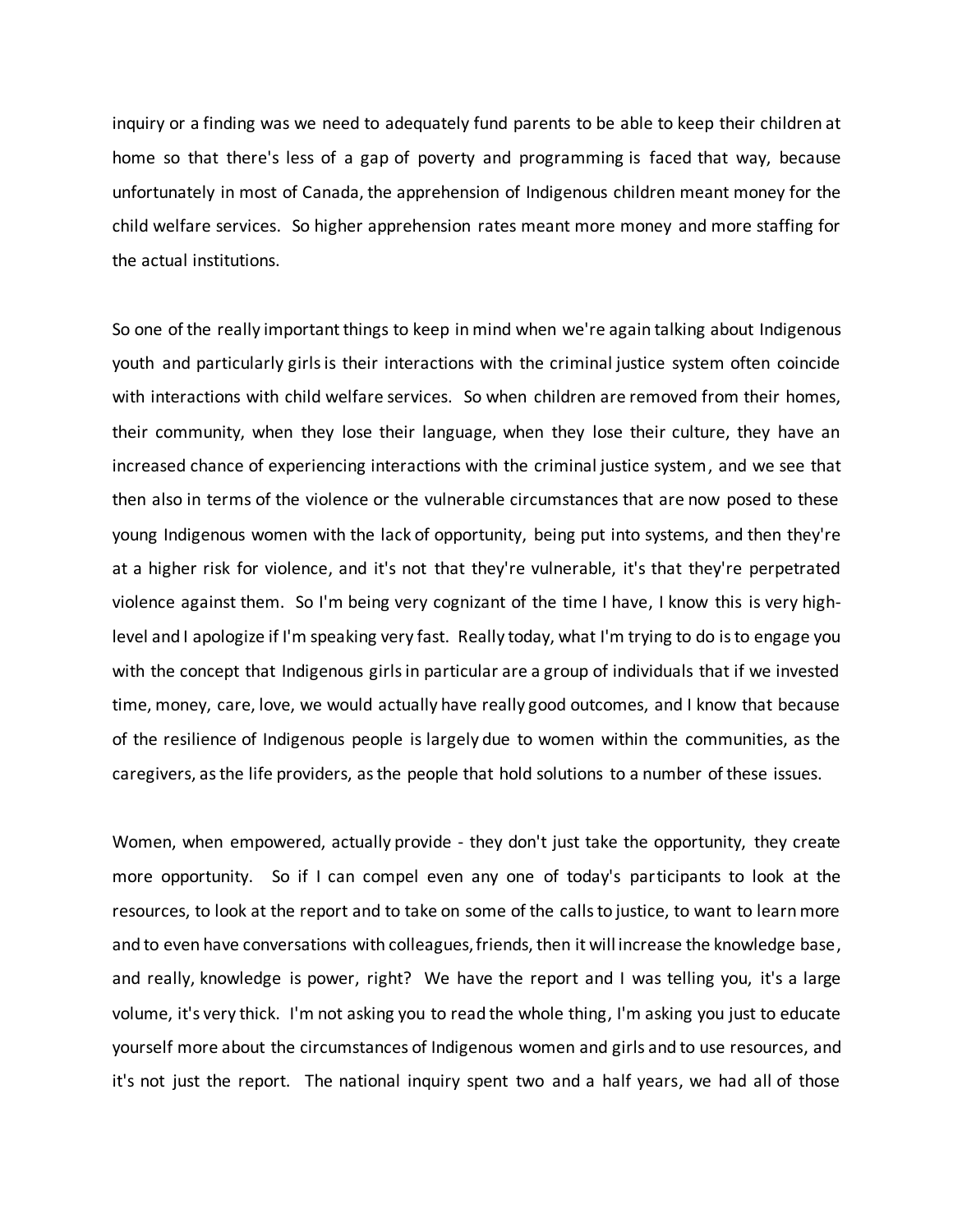hearings. You can literally find the testimony of families; they're in transcript format, they're in video format. It's a warehouse of information. We had over 86 expert witnesses talk about a whole array, everything from policing, overincarceration, social services, human rights. On the webpage, you can actually find transcripts and evidence of a number of knowledge-keepers, experts, and individuals that speak exactly to sort of ways we can make solutions.

One of the other things I wanted to share with you that I didn't put on the list - in hindsight I wish I had put on the list - is Tanya Talaga. Tanya Talaga is actually an Indigenous journalist in Canada and she first got known very well for *Seven Fallen Feathers*. The Seven Fallen Feathers were youth that died in Thunder Bay, Ontario. I happened to be one of the lawyers for six of the families so the story is particularly important and poignant to me, but the book that Tanya writes, it sets up and situates the circumstances these youth faced throughout their life to their deaths and then what the processes have done about Indigenous youth after. In *All Our Relations*, which is the first book I held up, Tanya was CBC's Massey lecturer and so she had to go around the country and do lectures, but she wrote this book and this book is essentially about the suicide of young girls in Canada, young Indigenous girls, and what they face daily and what happens within their communities in their lives. So if you sort of want to put your pulse on the finger of some of the Indigenous issues and concerns, I would recommend either one of those two good books. I'm not going to lie they're both tough reads. They're both really human because they're about real people, so it's not fiction. It is the lived realities of Indigenous people. Tanya also regularly reports. If you Google her name, you're going to find a number of great news pieces where she talks about the situations of Indigenous people in Canada.

Keeping in mind I probably only have a few minutes left, I just want to sort of circle back and I want to talk to you briefly about some of the things we know. So the national inquiry actually made a finding of genocide and it was very controversial in 2019 that four commissioners said that genocide still existed in Canada. Of course, that caught a lot of the news or the eye internationally. Interestingly, it had only been a few years prior - less than five - when The Truth and Reconciliation Commission of Canada came out and said the same thing. During the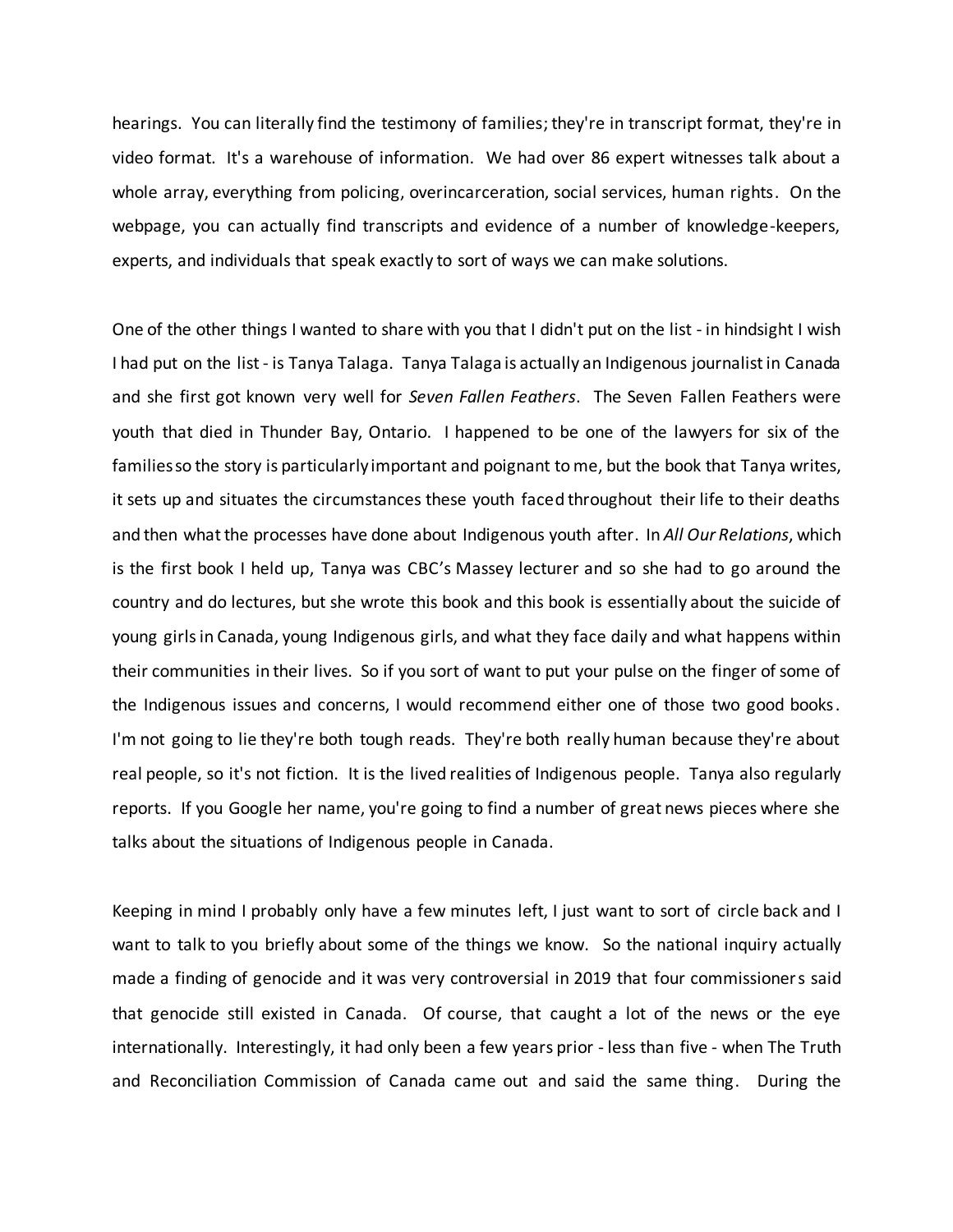testimony we heard in the national inquiry, one of the things that was still happening in Canada, and particularly in one province, Saskatchewan, was the sterilization of Indigenous woman. So basically, at hospital services, we're removing Indigenous women's uteruses after they gave birth, and this was all done through mechanisms of child welfare. "We won't give you your child unless you agree to do this." It blows your mind that something like this can still be happening up until recent years, but it is something that historically happened.

It leads me back to this concept and I want to kind of leave you with this thought. The Indian Act of Canada, as I said earlier, is a piece of legislation that applies only to registered or status Indians in Canada. In the Act, there still is a provision called "mentally incompetent Indians." In Canada, we have tried to erase that language from almost all of our legislation or law. We've taken the time to remove the concept of "mentally incompetent" from almost all provincial or medical legislation, yet it remains in the Indian Act. The Indian Act is 145 years old. This is one of the mechanisms that has been used through residential schools for justifying taking kids away from families. For kids that resisted any of that oppression or spoke out, they were often then deemed a mentally incompetent Indian, and then they were put away and sometimes they were put into - we had traditionally tuberculosis hospitals or mental wellness hospitals or what was called back then sanitariums, and they would put what were now declared mentally incompetent Indians there, and essentially, anything would happen to them.

So we have a long history in Canada of sterilizing women, of removing their ability to give life. We're now in 2021 and you're right, it probably isn't happening at the same rate, and maybe that act, that portion of that act is no longer enforced, but the fact that we live in a country that won't even remove either A, the act, or B, that really horrendous provision of the act speaks to how Indigenous girls and women continue to feel in this country. We continue to feel like objects that are lesser than, and we see that both in the criminal justice system and child welfare systems, and we certainly see it with the overincarceration of Indigenous girls. When they leave, they do not have the same support. So when they finally make their way outside of institutions, they do not have the same supports. We don't even have the same law that applies if you're a status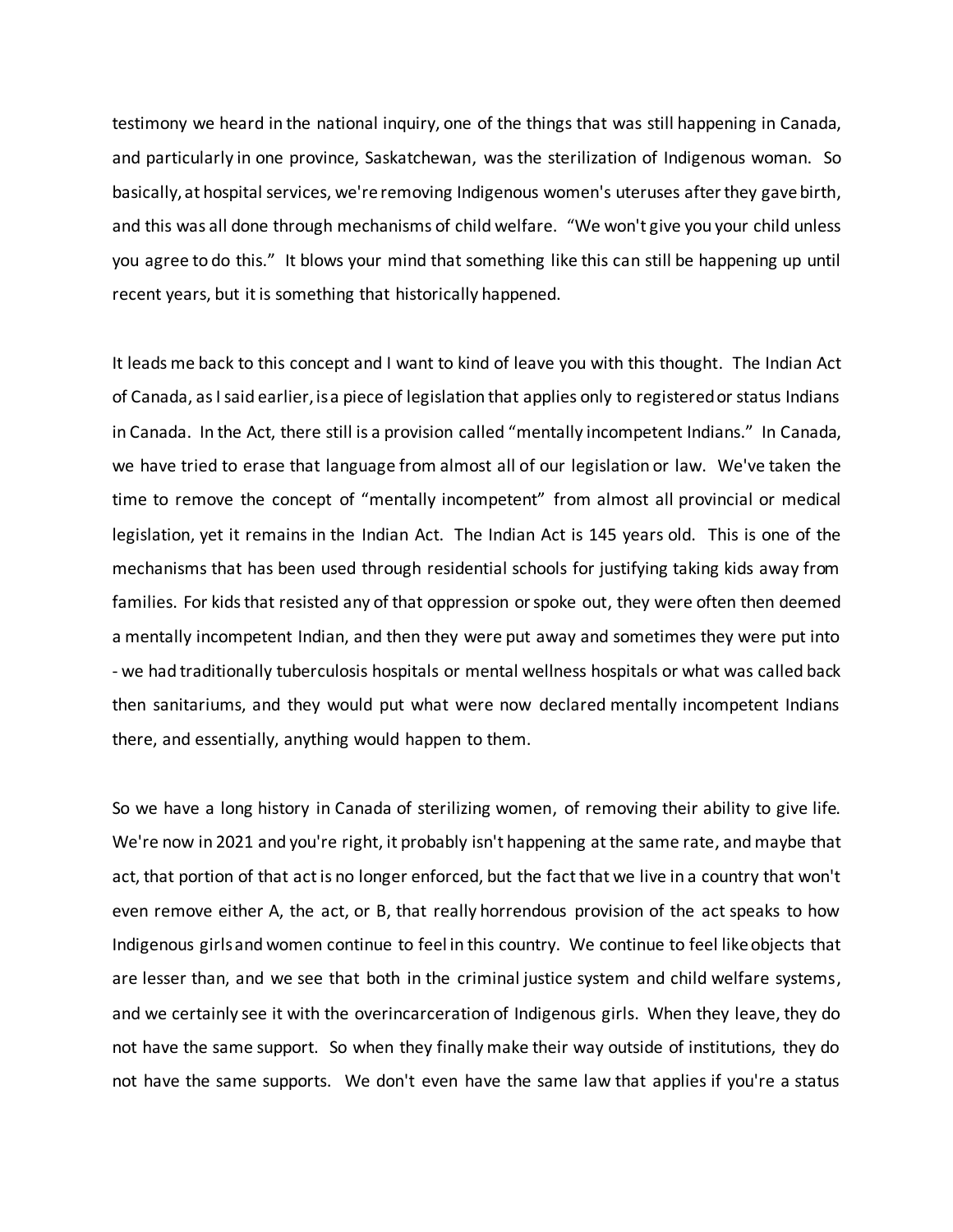Indian in this country. The call out for increased knowledge and particularly domestically is often to challenge Canadians to think about how we can rectify and get rid of this horrendous antiquated law. When we hear from the victims and survivors of missing and murdered women or disappeared women or those who experienced the harm, empowering them to share their narrative is important because the story comes from their perspective, but if we refuse to listen, if we refuse to hear what also they recommend are some of the solutions and to put those solutions into place, then we're not moving the needle, we're just listening to stories. It's important to listen to stories, but we have to be able to actually create the change.

So one of the things the federal government promised they would do one year after the release of the national inquiry was to have a national action plan. It has now been more than a year, and yes, we've had COVID which has created unusual times, but it's now a year and a half and the federal government in Canada has not actually released a national action plan. So getting people onboard to hear and understand not just the narratives, but what possible solutions are and to take that knowledge is power and use it to create that conversation increases public will. So if all I've done in my half hour with you today is piqued your interest to learn more about these issues, to hear these stories, to hear these narratives and to be part of that change, then I've done exactly what I set out to do starting this, and I would strongly encourage anyone to take the time to hear the narratives. The very final thought I have on this though is if you're going to listen to the stories, if you're going to take the time to watch a video from the national inquiry, if you're going to listen or read Tanya's *All of Our Relations*,then protect your spirit, and when I say protect your spirit, I mean you have to take the time to acknowledge that what you're about to hear, listen or participate in is a true story about a real human being who's had a horrific, horrific thing happened to them, whether they're the person that lost someone or they're someone who survived the violence, whether they're a child that was in the residential school and they're now sharing their tale and story of that.

These are real human beings, and so we do need to protect our spirits. We do need to bolster ourselves and we need to acknowledge that what we're listening to is something that happened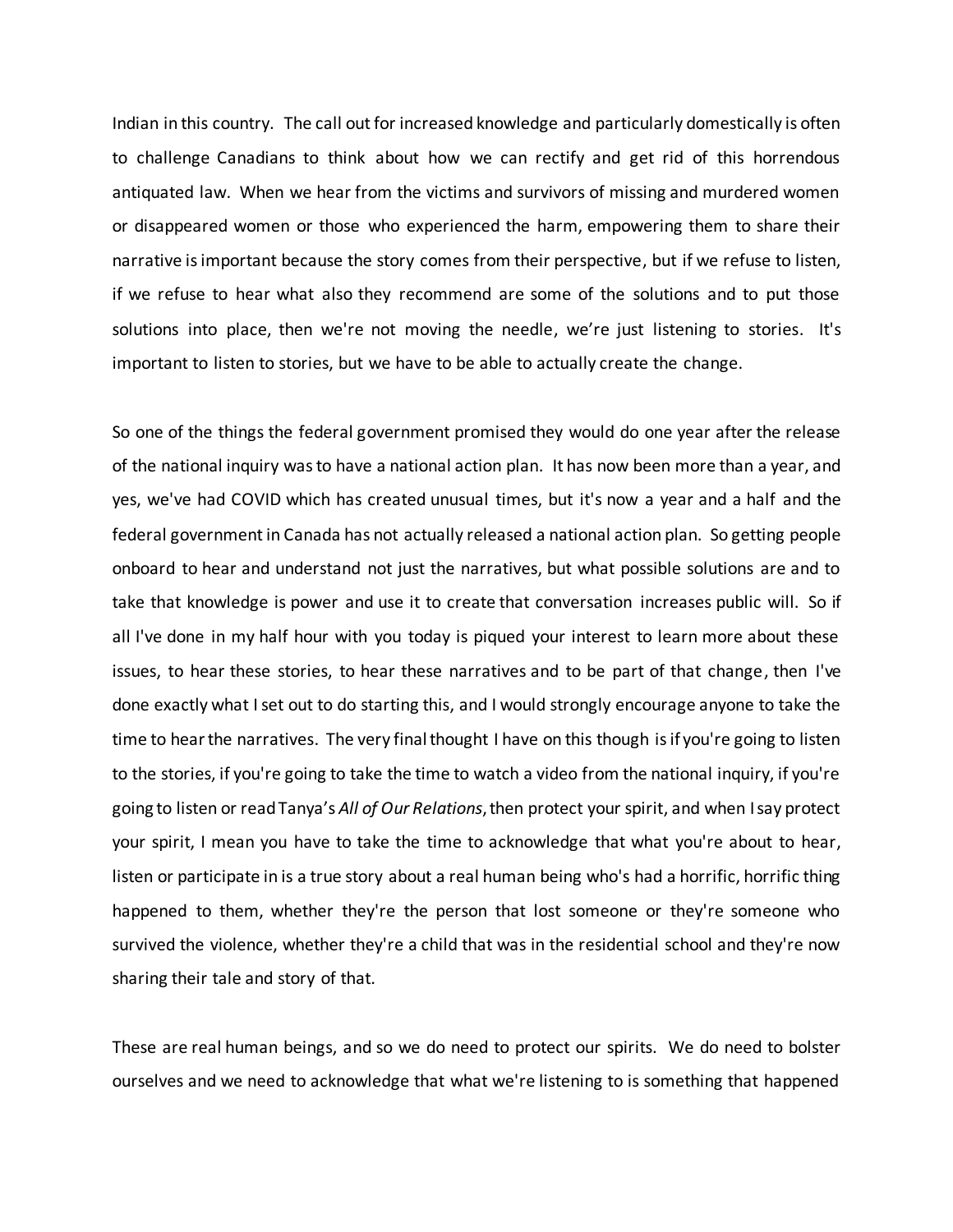in our time, in our age, in our governments, in our countries, and we want to be prepared in case we hear something that shocks us. So anytime you're watching a narrative from the national inquiry or The Truth and Reconciliation Commission or hearing these stories, you also want to make sure you have opportunities for a bit of self-care or someone to talk to, because once it sinks in, once you actually receive the narrative or story as truth, there's an unshakable thing that will happen. You'll recognize that this is the world I live in, and the only way to do anything is to try to help them make it better, try and help and change. How can I help Indigenous women and girls raise their voices? And if you're not an Indigenous girl or woman, it's about how you're a good ally and how you support.

So in addition to the material I sent, there's also a PDF that's for all Canadians, and it comes from the calls to justice for the national inquiry. It's a call to all Canadians, but it could be a call to anyone internationally, and it's a call to understand, and there're links and resources on how to be allies. You need to help amplify the voices of Indigenous women and girls working in these areas to raise the issue, to challenge the lawmakers, to fight in criminal courts, to fight against child apprehension services, and it takes entire communities and professionals of multidisciplinary backgrounds to understand the issue, share the knowledge and make the change. [Anishinaabemowin], that is my presentation for today.

#### **Rebekah Enoch:**

Wow. Thank you so much, Christa, for your presentation. Really,I heard echoes of what I learned when I was living for seven years in Australia about the trauma and the injustice and the Aboriginal community there, and it's always so confronting and painful to learn that that narrative and those themes carry over into multiple countries through multiple narratives in Indigenous populations, but really important and impactful to hear. Thank you so much for that. Now, I would like to introduce our commentator and a previous panelist from the webinar International Perspectives on Girls in Conflict with the Law, Meda Chesney-Lind. Meda is the chair of the Department of Women's Studies at the University of Hawaii at Manoa and the Past-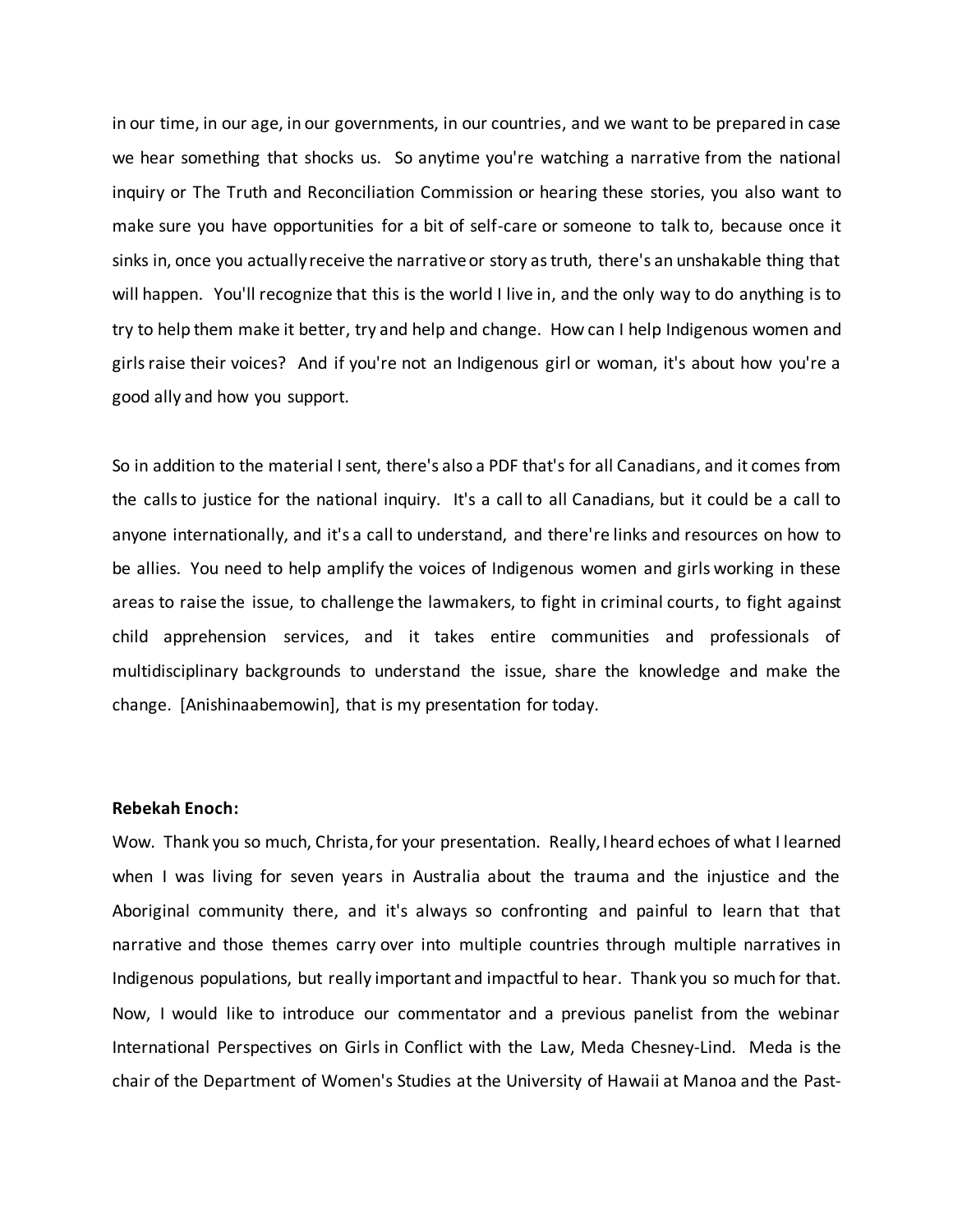President of the American Society of Criminology. Nationally recognized for her work on women and crime, her testimony before the US Congress resulted in national support of genderresponsive programming for girls in the juvenile justice system. In 2013, the Western Society of Criminology named an award after her, honoring significant contributions to the fields of gender crime and justice and made her the inaugural recipient. In 2017, she was elected president of the American Society of Criminology and is currently serving as past-president of the society. Now, I hand it over to Meda for her 15-minute commentary.

## **Meda Chesney-Lind:**

Aloha. Thank you, Christa, for a wonderful presentation. We're getting some slides coming up here. Thank you so much. A lot of what you're going to hear in my presentation was basically trying to track the same trends and situations in another society very much affected by the colonial heritage of Hawaii, like the colonial heritage in Canada meant that native people were criminalized, and that included even the Queen of Hawaii, Liliuokalani, who was incarcerated and initially was, after the overthrow, threatened with death, but after her abdication from the throne, she was sentenced to five years of hard labor. She commented while she was incarcerated - and she was incarcerated in Iolani Palace. She talked about the conditions of her confinement, and remember that Liliuokalani was a Victorian woman, so this was a particularly shocking idea of the fact that she was searched, that everything that was given to her was searched. She was not given initially anything in her room whatsoever and so she knew nothing about what was happening and she lived in that situation. Her people though resisted and brought her flowers wrapped in newspaper, and so she was able, through that mechanism, to stay up-to-date on what was happening.

But moving to the present, the overrepresentation of Native Hawaiians continues in our criminal justice system, and I'm trying here to be a good ally as you talk about this, Christa. I'm going to quote one native Hawaiian scholar who said, "I listened to a native Hawaiian graduate student tell a story of five years' incarceration. He shared that every night during headcount, it would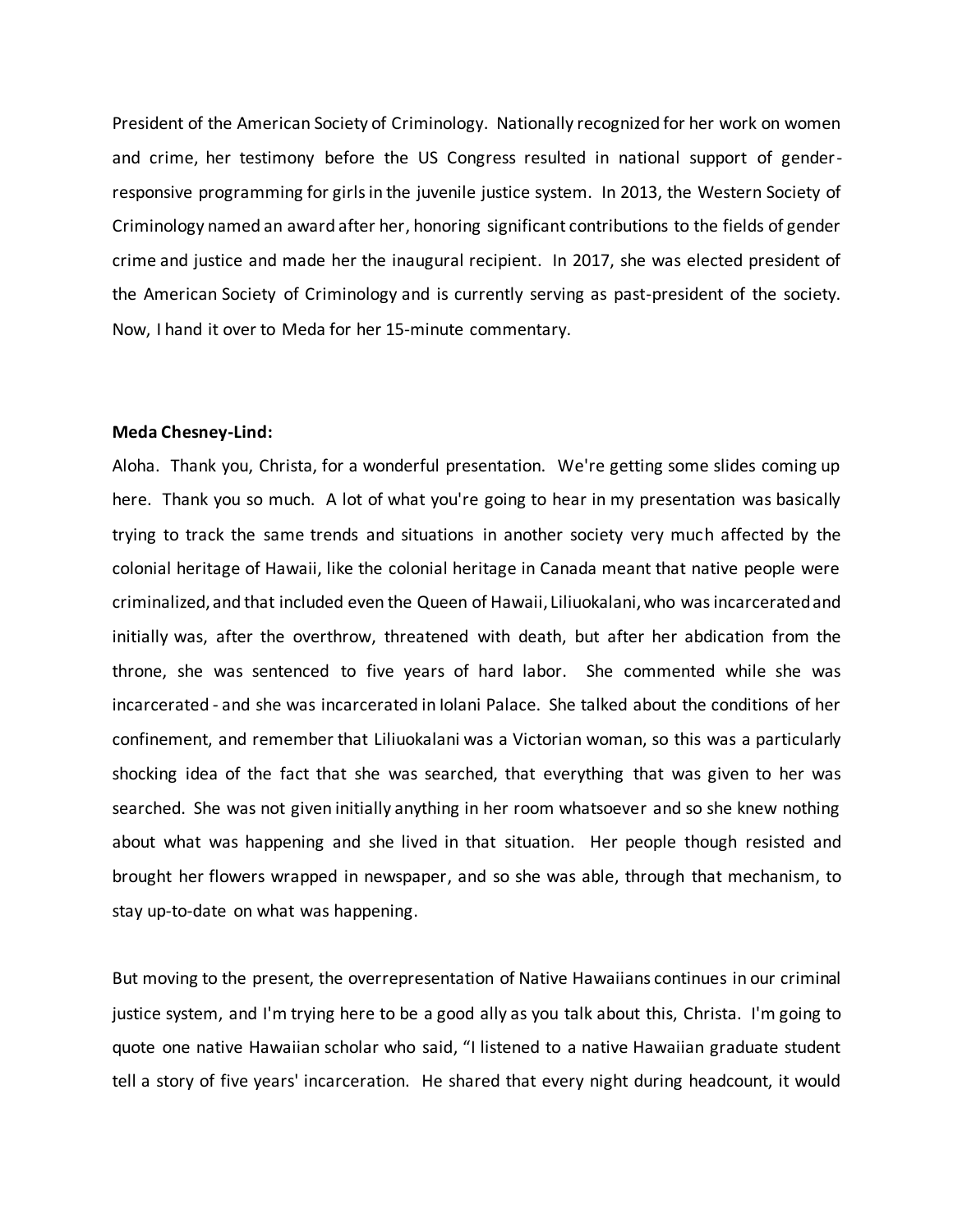take the guards over 15 minutes to call the Hawaiian last names beginning with the letter K," and I would add to that story, when I was teaching in prison, Hawaiian language was ubiquitous and the words for guard, [kiaʻi], and inmate, [paʻahao], were all Hawaiian words, so if anything, the prison system was a place of Hawaiian suffering and pain. Moving to the juvenile justice system, we did look at the conditions of youth in the juvenile justice system in Hawaii. There were two theoretical traditions that informed us. The first was Foucault and Erving Goffman, and the notion here was of total institutions and the stigma that is associated with surviving in a total institution.

That's one backdrop. The second backdrop is the Juvenile Justice and Delinquency Prevention Act of 1974 which was supposed to encourage jurisdictions to notably deinstitutionalize or get runaway and truant youth out of their systems, to separate juvenile and adult offenders, to remove juveniles from adult jails and to reduce minority contact, which everybody recognized was disproportionate in the United States. So they were specifically also looking at the girls who were in the juvenile justice system. The status offense again, as everybody knows, is an offense for which only a juvenile is taken into custody, and girls were massively overrepresented among those youth. One other context in Hawaii and elsewhere, we've had repeated - and you heard this in the previous presentation - numbers of inquiries and basically, reports looking at the condition of our juvenile justice system, and again, and again, seeing abusive conditions and a lack of appropriate programming and an ineffective grievance system.

This, the data that I'm reporting on today, came out of yet another investigation that was the Juvenile Detention Assessment Initiative, and here we are again in yet another decade looking at trying to get kids out of secure confinement, reducing racial disparities, and saving taxpayer dollars because, of course, this kind of incarceration does not come cheap. Our team in the particular group that I worked with looked at those particular issues, and I was especially focused on looking at the use of restraints, isolation and due process issues as well as issues of safety, and notice that we worked with the ACLU of Hawaii and also with the Office of Youth Services at that time. Now, we look at the patterns that we found in our research. First, you noticed, if you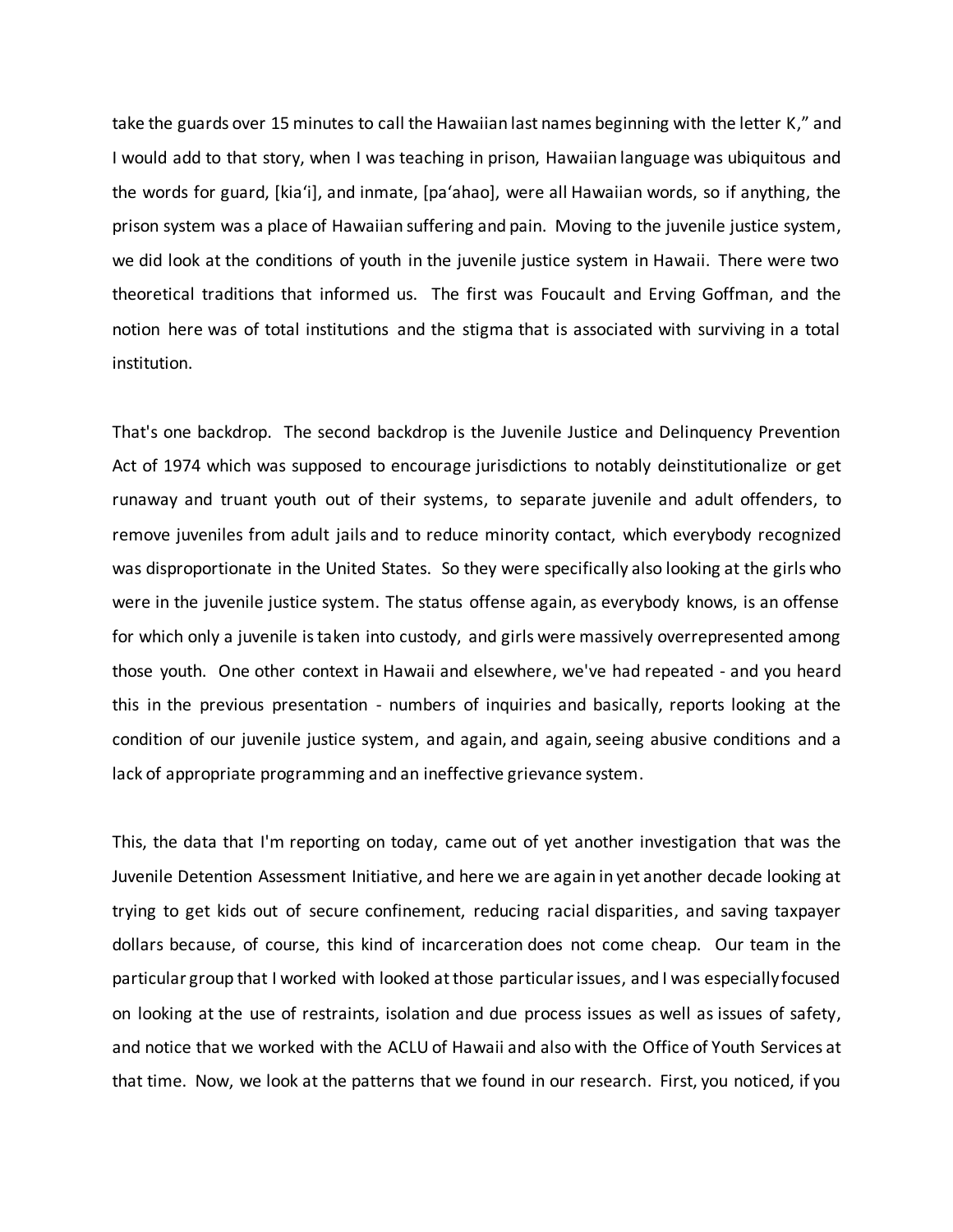look at the top slide, that native Hawaiian youth comprise about 30%, so unlike the situation in Canada, native Hawaiians are actually a fairly big chunk of Hawaii's population. That's not necessarily good news for them though because they end up in situations that I'm going to describe in just a few minutes.

So we look at arrests and you notice that juvenile arrests are about in line with the proportion of the native Hawaiian population, but then you go down to the ethnicity of the youth detained at our youth facility and you notice that suddenly, there are 46% of the detained youth. We see a pattern also that as in Christa's data, native Hawaiian girls are even more overrepresented than their male counterparts. Part of the story here in Hawaii is that we continue - despite decades of efforts to deinstitutionalize status offenders, here we are with juvenile runaway arrests at 35% of the Hawaii population. At the same time, as you see, it's only about a sliver of the national arrest population. I think it's something on the order of 8%, so it's crazy that we've continued to arrest or did, in those years, arrest so many youth for these kinds of offenses. If you then look at runaway admissions in Hawaii, you see that it's a third of all admissions at our detention facility and it's a sliver again nationally at 6%. Then you look at girls and again, you see a huge factor in girls' detentions was their offense again of running away from home which I've written about in other work that I've done. We talk about this as criminalizing girls'survival strategies because of course, as we've heard in this series, so many of their families are incredibly abusive.

Now we're going to look very quickly at some of the incidents that I did research on. Notice that these were the incidents that resulted in kids having to spend time in isolation. Look at the kinds of behaviors that we're talking about here. First, you notice that girls are overrepresented among those involved in these incidents and the first thing that we're seeing is a huge percentage of girls involved in suicidal self-mutilation, arguing with staff. That's because there was nothing - during the time that we were there, looking at the detention facility, girls were spending inordinate amounts of time just sitting on the ground doing nothing. Then when they did get to do something, it was often to prepare meals for the boys and for the staff, so there were all kinds of issues. Boys are much more likely to get involved in fighting and assaultive types of offenses and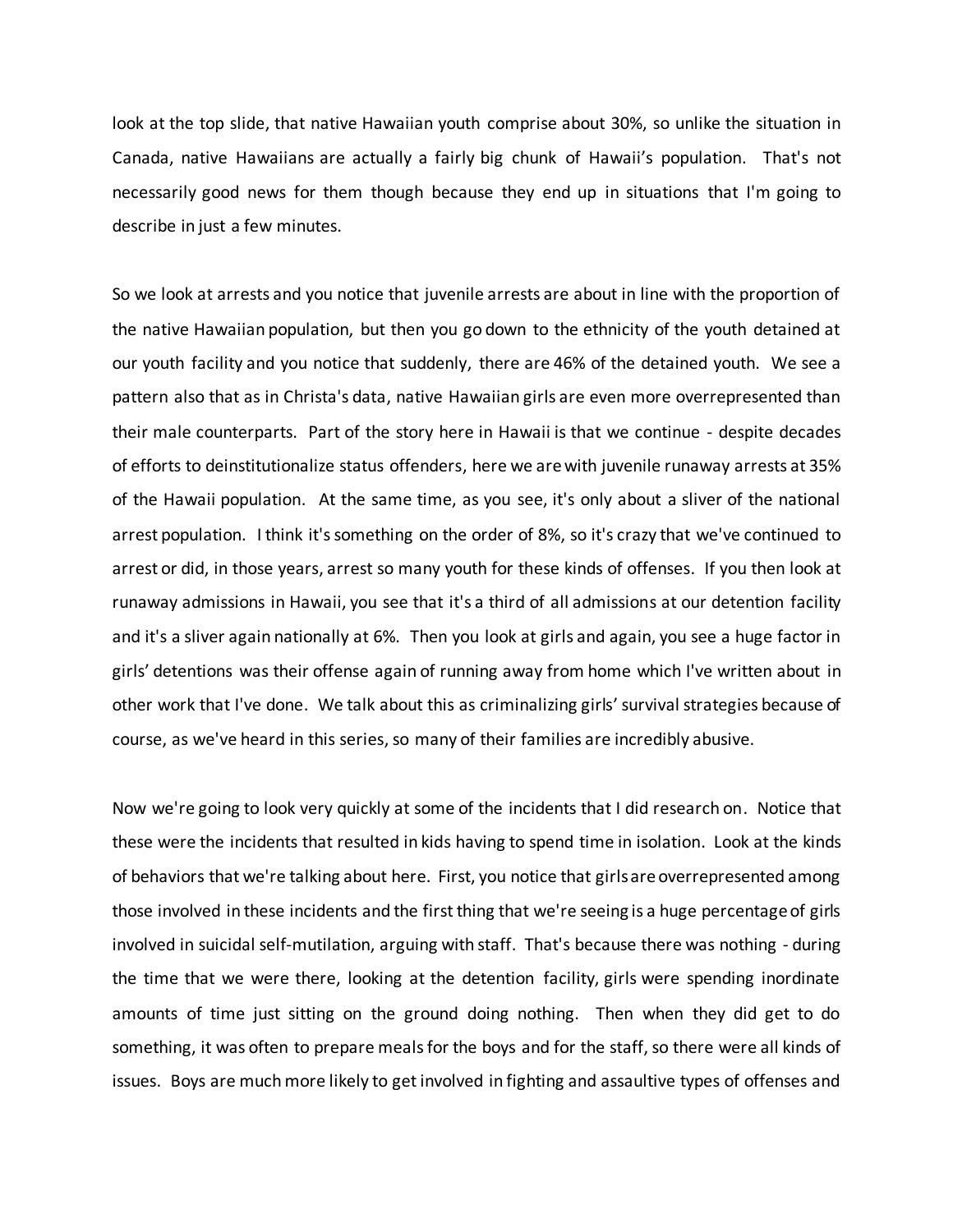horseplay. Then we look at what happens to the kids and they had two kinds of punishments that they typically use. One was eight hours of isolation, the other was eight hours of what they called work detail. Now, Christa talked about dilapidated facilities. This was in a dilapidated facility, but they would make the kids go around and constantly engage in cleaning behaviors and they had to do this for eight hours at a stretch. So it's kind of forced labor and then isolation. This is the kind of room kids would have to spend eight hours in and they could not look out the windows - if they looked out the windows, they would be sent to yet another period of isolation.

We have semi-good news. The dilapidated facility that I studied was replaced by this new facility that was built. However, it's still extremely austere and very security-oriented, so it's a kind of mini-Pelican Bay. We've had some developments since that are very good. We've had a new family court judge who came in and really has made a determined effort to remove status offenders from the detention facilities or move kids, period, from detention and long-term residential care, and that has had a relatively good effect. Schooling has been increased; our committee dinged the Department of Education for failing these youth. They eliminated the use of isolation that was brought to their attention, but challenges remain. We still have kids in custody that shouldn't be there, and the other thing that we're doing that I'm very troubled by is there were girls that they said needed mental health work and help, and that involved sending them to mainland facilities.

Now, these are native Hawaiian youth, very much tied to the land and their culture and they're being sent to places like Utah. But to end on a happy note, Brian Bilsky, who worked with me on this, then started volunteering at the detention home and getting the youth involved in writing poetry and expressing themselves and talking about their histories and their stories. So [moʻolelo] means story and that effort continues to this day with student volunteers. Then last slide, uh, I just want to leave with another Hawaiian notion. The Hawaiian culture was very much built around forgiveness, and [puʻuhonua] is basically a place of refuge no matter what your offense. I wanted to leave you with a little bit of Hawaiian culture, but also with the notion of a vision of justice that is forgiving and gives people refuge and forgiveness. With that, I'll end my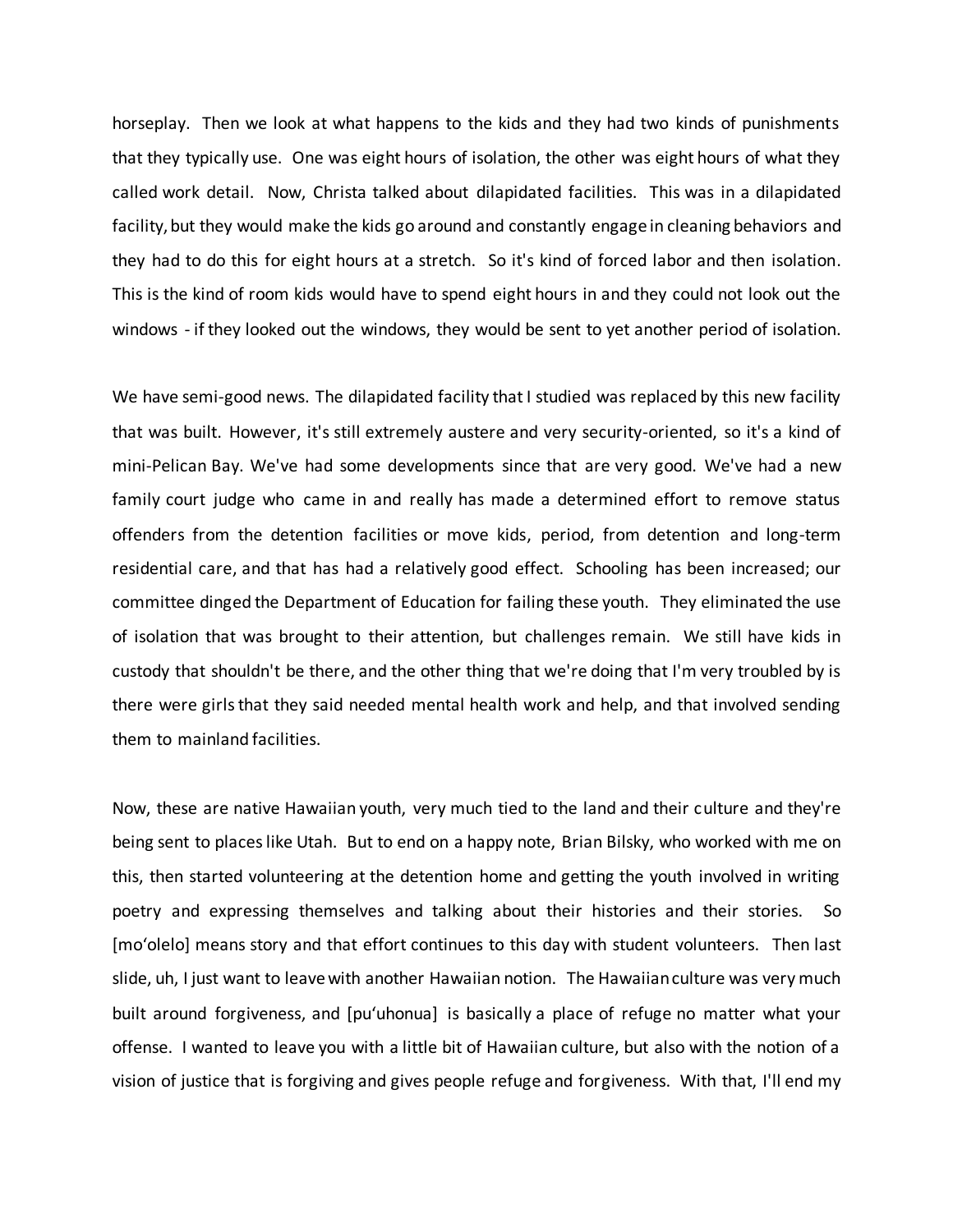presentation and maybe we'll have some time for questions from the audience. Thank you very much.

# **Rebekah Enoch:**

Thank you so much, Meda, we really appreciate that. Now, we want to open it up to questions for our two panelists. I've got one question from the audience for Christa Big Canoe. Are there any programs to support families torn apart in the '60s scoop? It seems like the legacy of this is deep-seated and still very real for those effected. I was moved by a CBC podcast called *Finding Cleo* about an Indigenous family that was torn apart during the scoop.

### **Christa Big Canoe:**

Yes, thank you for the question, and the answer in a nutshell is not comprehensively, but yes, there are programs. So in Canada, in Ontario in particular, there was a class action in relation to the '60s scoop. So a number of individuals are now receiving compensation, but the process in of itself is very legalistic. It requires a survivor of the '60s scoop to fill out an application. It requires that then all goes to this large sort of data collection institution called Collectiva, and then it is determined whether you've met enough of the markers to receive compensation and at what level. So we also had the Indian Residential School Settlement Agreement in Canada and it was very much the same. The problem is it's based on tort law. So it's based on law in terms of how we compensate people, and it doesn't actually take into account a good way to understand that maybe monetary compensation isn't the best process. So lessons taken from the Indian Residential School Settlement Agreement though for things like the '60s scoop and now we have a day class action which was similar to residential schools, but schools in which children attended in the day and then went home and in some cases didn't go home, but wasn't called a residential school.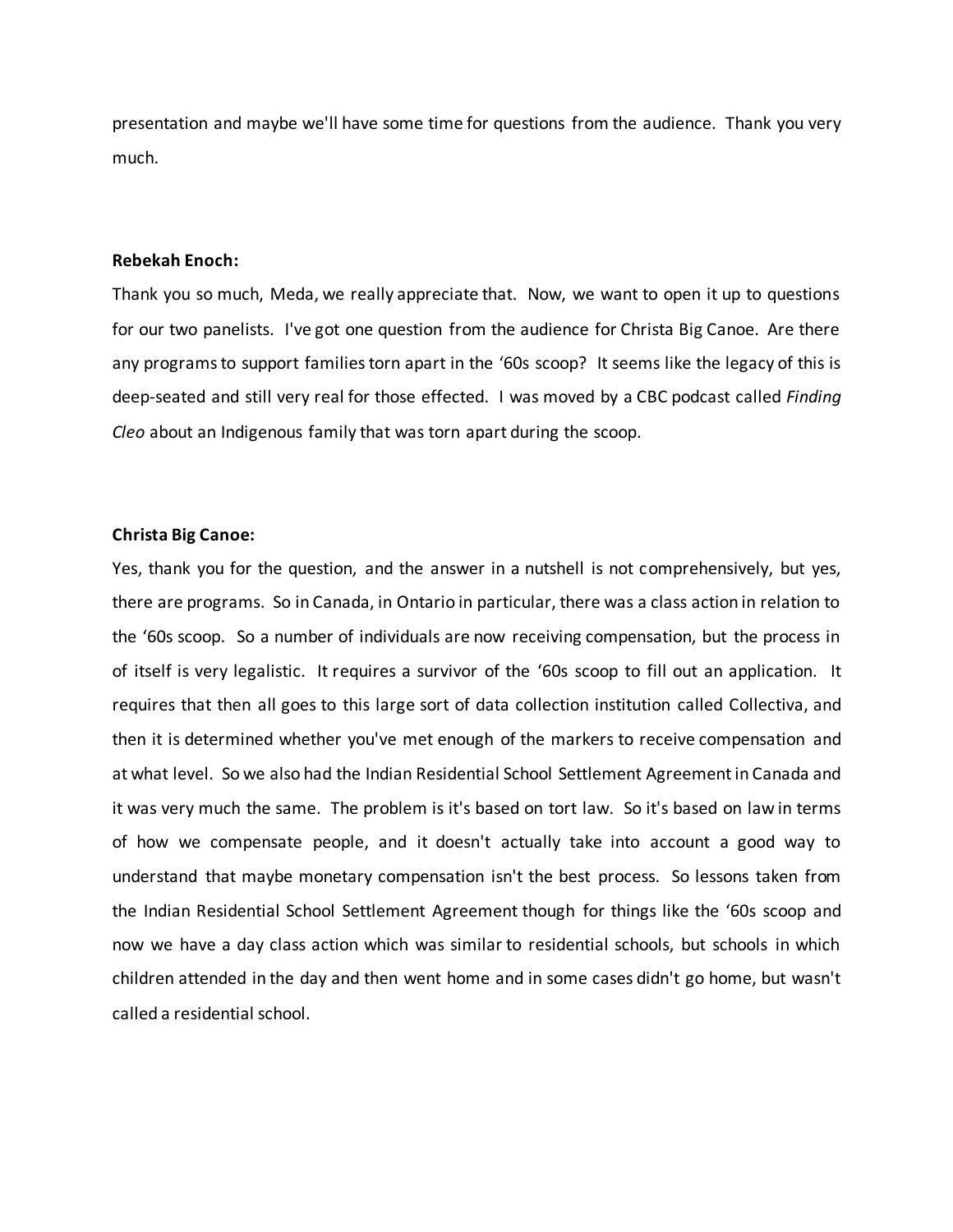So it's sort of like we've learned from some of the legal processes. One of the good things that came out of TRC was something called The Healing and Wellness Foundation and it existed for a number of years. The national inquiry called for it to be reinstated because of the work that was being done. So not only was it like an academic warehouse of ways and mechanisms and solutions, it also had and provided programs for people to access like healing programs. The best solutions though are those that are Indigenous-driven, and so for example, even where I work now, Aboriginal Legal Services, we have a couple of programs that deliver to families. So we have something called Giiwedin Anang which means north star in Anishinaabe, and it's about keeping families together because we are still feeling the intergenerational impacts of things like residential school and the '60s scoop. This is not something that's going to alleviate or fix itself regardless of compensation or programs. It's going to be not just one lifetime; it's going to be generations of lifetime to heal.

So for example, I'm a second generation residential school survivor. What that means is I never attended myself - my father did, and he was actually only there for a short duration and ran away. He was one of the lucky kids that ran away, but the impact it has had on his life - and that trickled down even into our lives - have an intergenerational impact. So someone who sits in a place of privilege like I do, who is educated, who has a good job, who lives in a good house, I still feel the impacts. So the point is that programming is important. When we see things like compensation is important - I'm not saying it's not important, but really what has to happen is Indigenous-driven processes that look to the culture and the family to rehabilitate, to rejuvenate, to reground, and that's where we actually see success. That's where we see a lowering of recidivism and crime. That's where we see a coming together of communities. That's where we actually see the big healing work done, is when it's Indigenous-driven on the terms of the Indigenous people it impacts and with a cultural purpose.

Even for those that don't want to engage in the spiritual components, it's still important to reintegrate those cultural components, and even better than reintegration is to revitalize it with the Indigenous groups. So there are programs, but there is no comprehensive set, and yes,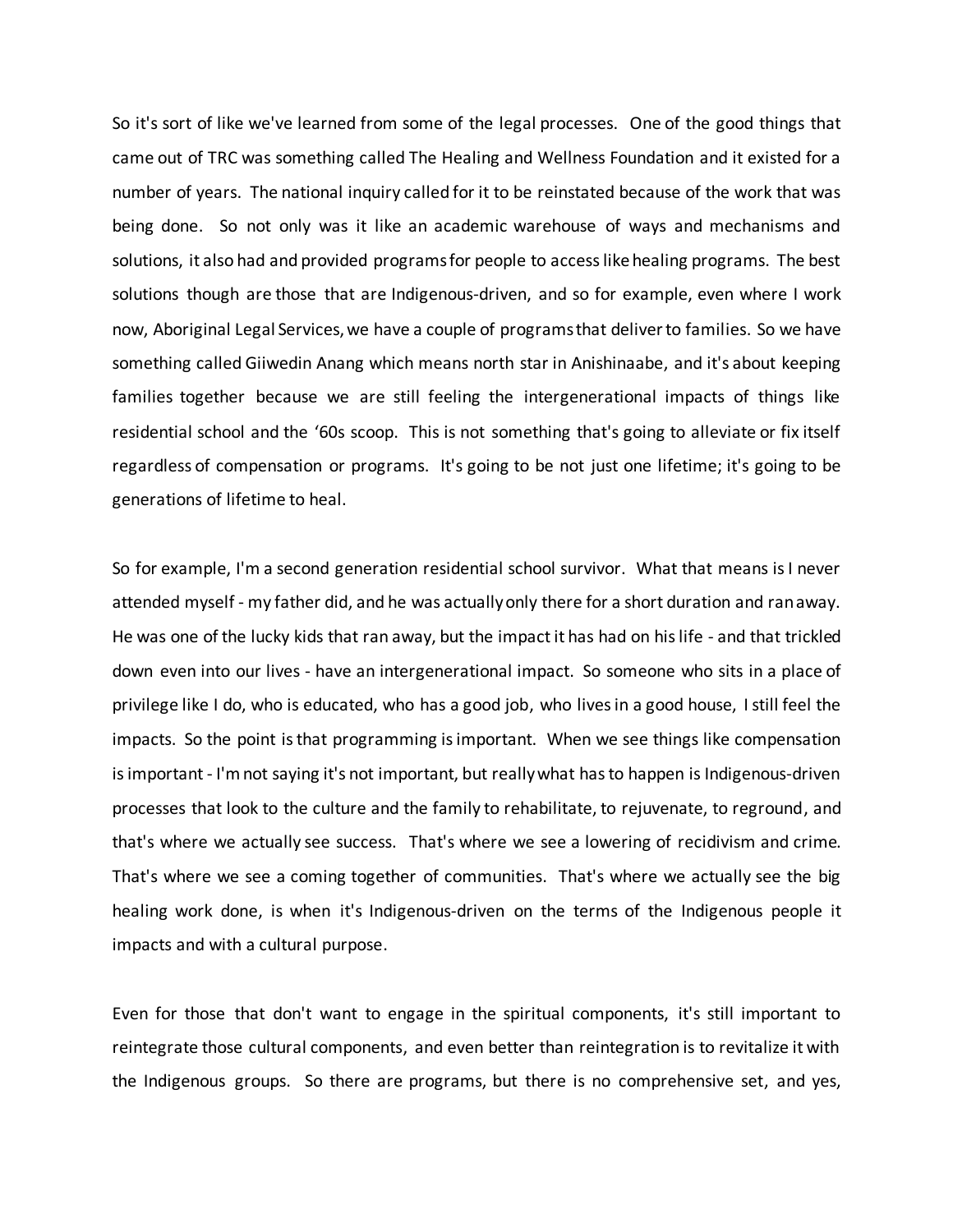*Finding Chloe* is amazing. The same journalists also did *What Happened to Alberta* and it's a podcast about a family that's another MMIW. So the more we tap into these things and learn about them, the more we can speak about them comprehensively as community, and again, it's about pushing with that public will our lawmakers and people to take up the cause and let Indigenous people create their own passive solution.

# **Rebekah Enoch:**

Thanks for that, Christa. We probably only have time for one more or two more questions. I'm going to give you the question from Richard Ross, a former panelist, and he has extensive work documenting narratives in the juvenile justice system with his photography, interviewing children who are involved in that process and it's really trying to put a human face, as I know you described and did a great job in your presentation on the statistics. He's saying, "Great presentations. We all suffer from a lack of timely data. How do we get data that is more current than 2006, 2007? Is this a role for AECF, JDAI?" Maybe there're Canadian organizations, and also Meda, you might have information on that too. If you both are able to speak to it, that would be great. Maybe Meda can go first just because I only know the Canadian answers to that.

#### **Meda Chesney-Lind:**

[Laughter] Well, one is a joke; there're only two kinds of data – data and better data. We use the data we have. One of the things that's so frustrating in the United States is that they stopped counting runaway arrests a couple of years ago, so we simply don't know how many kids are running away, at least in terms of how many arrests there are, and that was a huge part of the story. As you could see in the older data, what percentage of juvenile arrests involve kids being busted for runaway, now they just disappear. So I think some of this has to do with politics and priorities. As you hear in the Canadian system, there's been a low priority on these kinds of statistics, and particularly during the Trump administration, there was an effort to even dismantle big chunks of the Bureau of Justice statistics.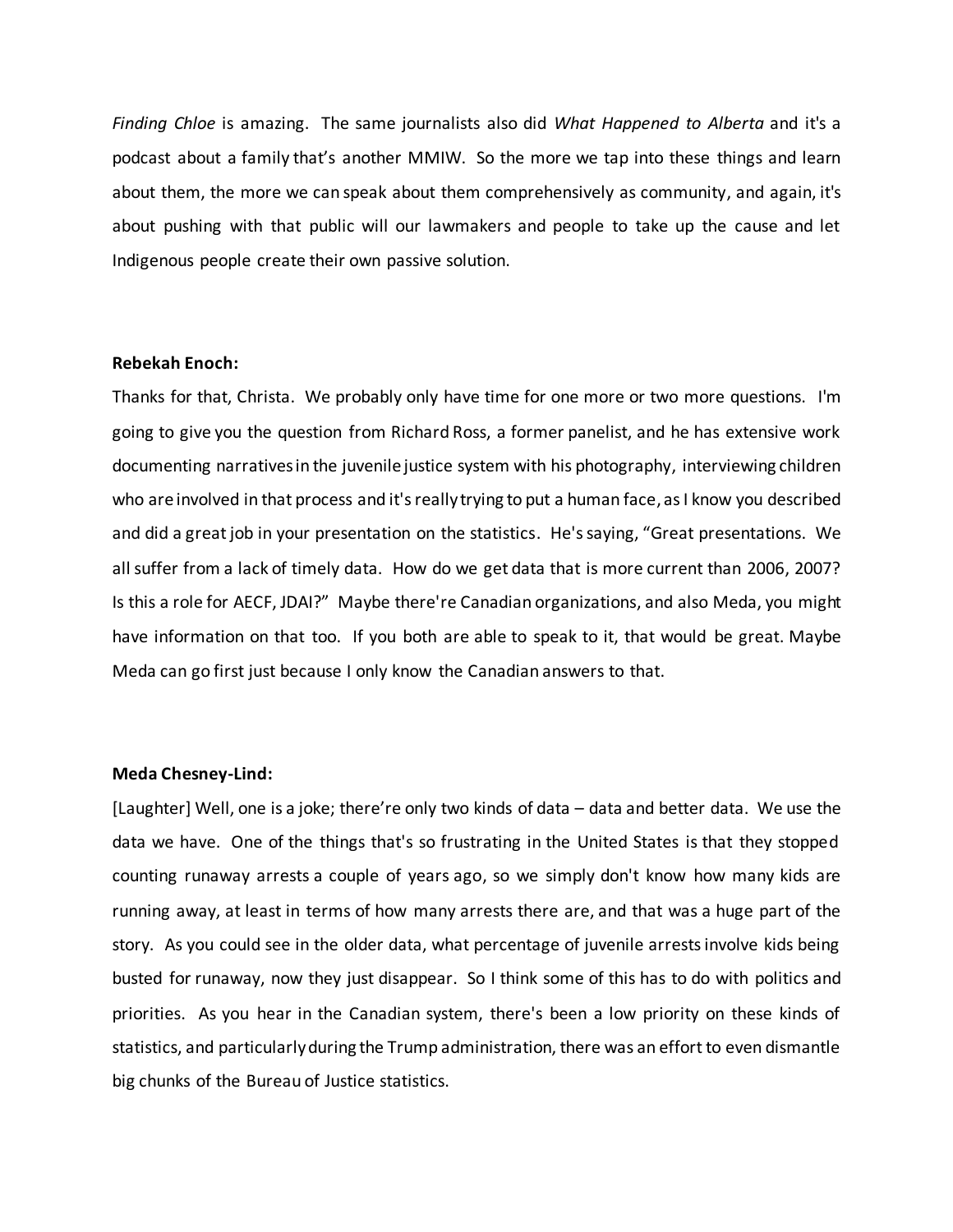So numbers are power and we always want to have better numbers. I also apologize just personally, the paper that I presented - we do have a little bit more current data in Hawaii, but it's always a struggle to get the data and our responsibility as academics is to be the keepers of this knowledge and then to speak truth to power whenever we could. When I had those data and presented them to the family court judge, he basically was embarrassed into changing some of the behavior, but we have to continue to be able to find fora, especially to talk to judges. I really commend Christa for her work in legal training because - I know Doug Campbell; our lives may overlap a little bit because I did some judicial training in Canada to alert people to these biases against native people and against girls in particular, and the same patterns are found here in the islands when you look at the numbers of Hawaiian youth.

One thing I also just add as a footnote, our adult prison system is now undercounting Hawaiians, and I think it's a deliberate effort because it got to be political, and so then since they controlled the data, they started jiggering their definitions of what many of our native Hawaiians are part-Hawaiian. So they started saying, "Oh, you have to be X percent Hawaiian to be counted as Hawaiian," and that's not a thing in Hawaiian culture. That's a thing in Western culture. I'll stop there.

### **Christa Big Canoe:**

So I might just add, this whole concept of statistics is a funny thing because I can list a number of statistics. So the same prime minister that said Indigenous women and girls weren't high on the radar also eliminated part of our statistical tools and survey during his tenure, and it's only coming back in. The statistics I provided were mostly 2017, 2018, which is probably the most current, but yes, we need more statistics. In my material I also provided some information about the Lakota Peoples Law Project, and there's a lot of other - look at the footnotes. There's a lot of other good reports and a lot of those numbers come from 2015. One of the things that the national inquiry found, first of all, everyone wanted to know when the national inquiry came out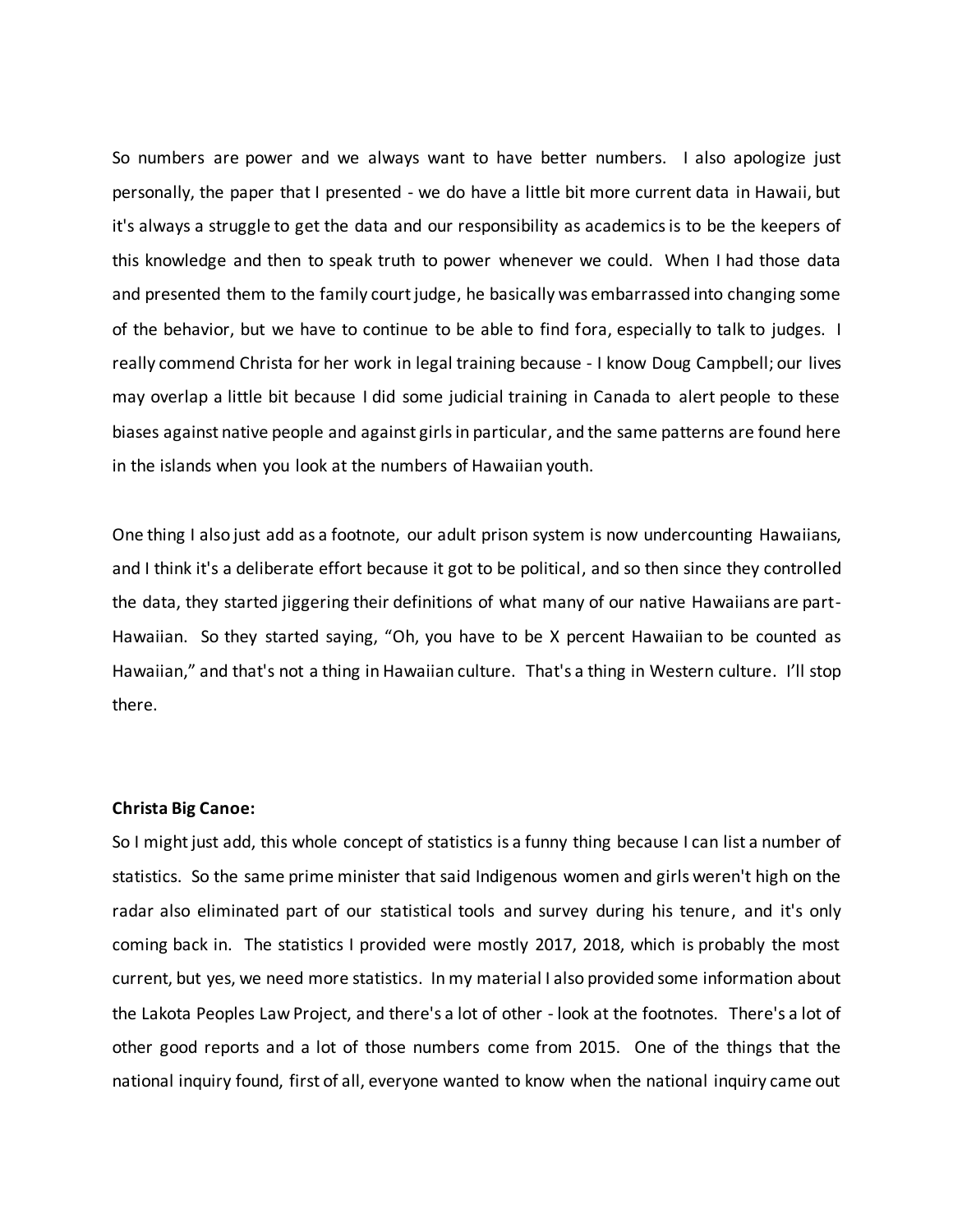was how many actual missing and murdered Indigenous women are there, and the answer is we don't know. Our commissioners found likely over 4,000, but we don't know because the way we capture information is not consistent.

So one of the calls to justice and one of these key principles is the collection of disaggregated data based on the terms that an individual self-identifies, not based on blood quantum, right? So if an individual identifies as a particular Indigenous group, that's how we should characterize it, but we need to do the disaggregated data, and we're not. We need to have some shared definitions with the police statistics, like solve rates. The way they define who's missing, the way they define who's murdered, even if it was a homicide does not merit, and the other thing we could we could not get the needle to the canvas on was how many kids are apprehended in Canada, and in each jurisdiction it varied. So upwards of 27,000 in BC, upwards of 20,000 in Ontario, but no one's keeping those statistics. Why? That's the big question - why aren't they? So the point is we actually need to start demanding a better count, and counting does matter, not to know how many women have died or not to know, but a better counting needs to occur because we don't know how to address or fix situations if we don't actually accurately capture what the issue is.

One final thought to leave you on, during the testimony, a gentleman named Paul Tuccaro, who had lost his sister who's disappeared in Alberta, there was this big focus on the national inquiry, how many women, how many women, how many women, and he said, "I'm sick of people wanting to know how many women." He said, "The number that matters to me is how many tears did those women cry before they were killed?" So we have to stop looking at numbers as the solution, but we do have to start capturing accurately the truth, and sometimes that does mean statistics. Thank you.

#### **Rebekah Enoch:**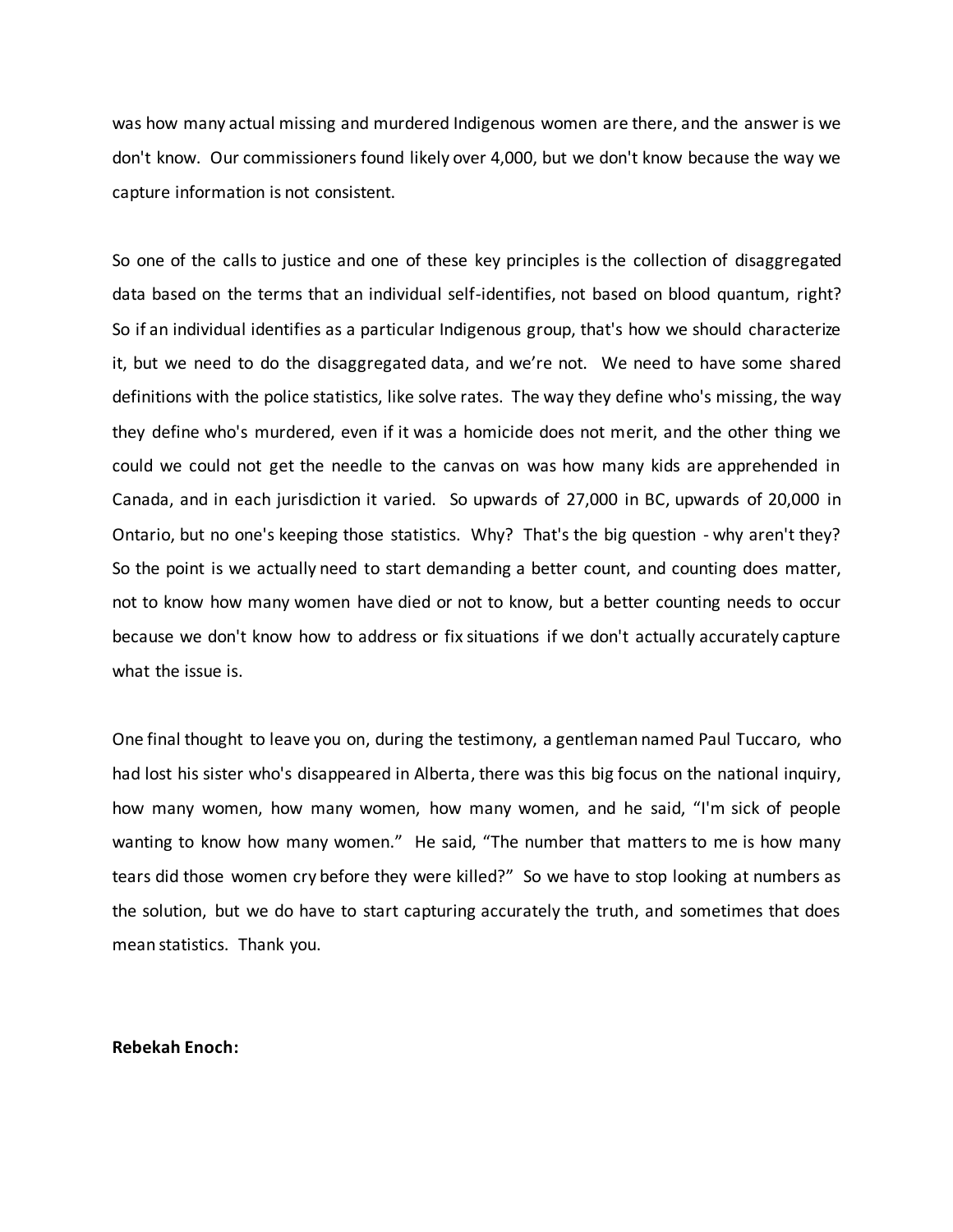Thank you. I'm going to go with one last question that seems to apply to some of the things you were just touching on. Candace Shaw says, "Thank you for the presentations. Christa Big Canoe, what do you advise as being key, crucial, critical components to the forthcoming MMIWG national action plan? Do you see any particular areas, items, calls to justice that could be immediately actionable until such time that the national action plan has released?

# **Christa Big Canoe:**

That's a great question, and the answer is any single one of them, and it doesn't actually require the national action plan to put into place. So across Canada, we are starting to see police services and other agencies and institutions picking up parts of the calls and implementing them, and there's a number of grassroots organizations that are doing the same. The answer isn't perfect, I'm sure, but the reality is any single one of these calls to justices that go to governments - not just the Canadian government, but any of the jurisdictions like provinces or territories - are implementable and actionable with their authority. So this concept that they have to wait for the feds to catch up is ridiculous. There's a number, any number of them, and some places are already doing it. Universities are already picking it up. Some media outlets are already taking in the recommendation, so any single one of the calls to justice. The things about the calls to justice is they're all based on a human rights framework and people as rights holder. So all we're asking everyone to do is uphold the rights of Indigenous women, girls, two-spirited, transgendered and gender-diverse people, and that's what they should be doing in law anyways.

#### **Rebekah Enoch:**

Well, thank you both so much for those very painful to hear, but insightful presentations, and really impactful to just get a small taste of what you guys have covered and studied for the breadth of your career. Appreciate you trying to give us a bite-sized taste of that today. I just want to remind everyone about the ninth of 12 webinars. This is the ninth of 12 webinars, and that we will be sending everyone who attended today a follow-up email with a link to register for